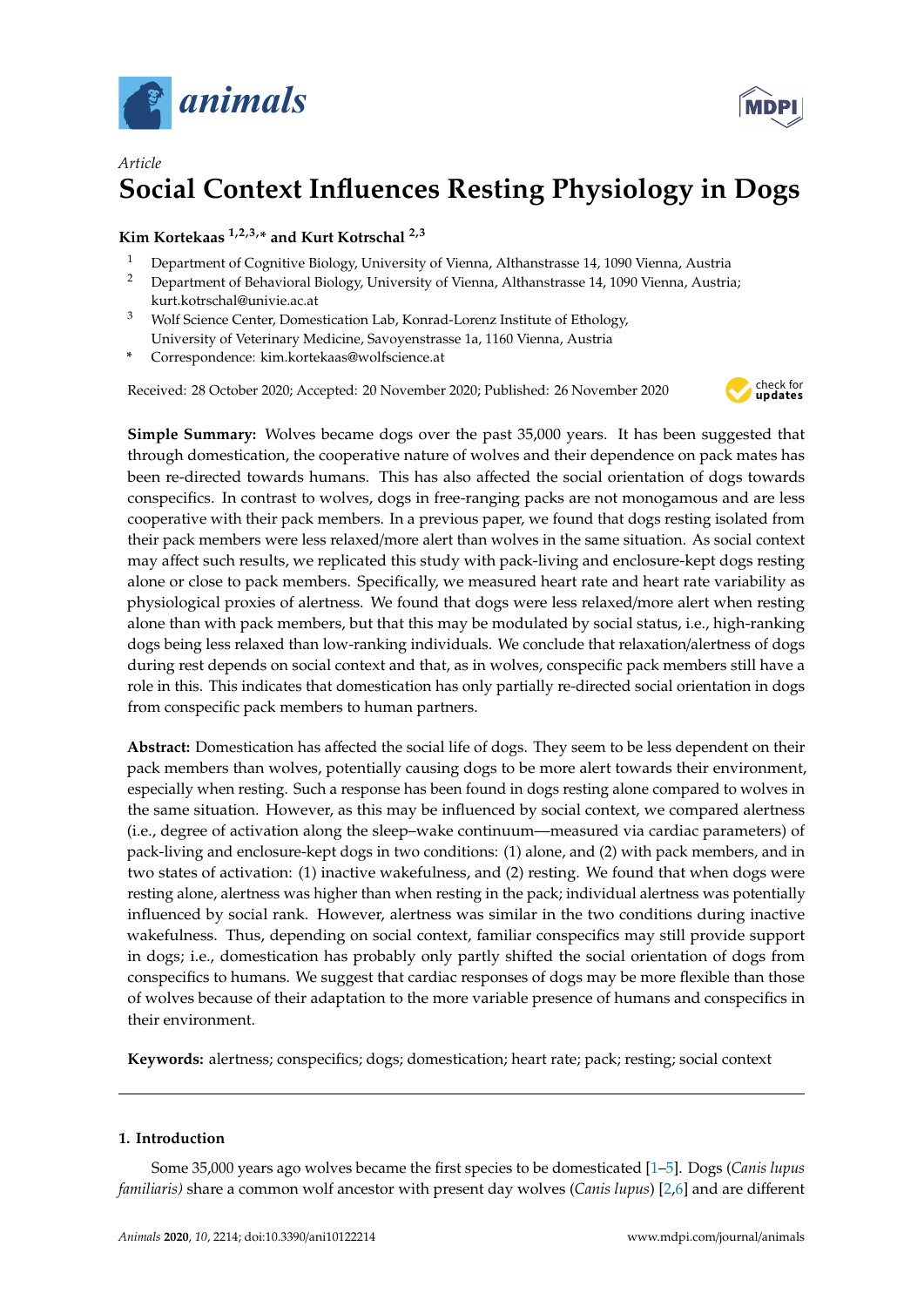from wolves with regard to their genetics, morphology, physiology, and social ecology [\[7](#page-10-0)[–10\]](#page-10-1). Through domestication, humans became part of the dogs' social environment [\[11\]](#page-10-2), but dogs developed much flexibility in this, i.e., they can live as family pets, where food, shelter, and safety are provided, but also free-ranging, with their movements and actions not directly controlled by humans [\[12](#page-10-3)[,13\]](#page-10-4).

About 70–80% of dogs worldwide are free-ranging [\[14](#page-10-5)[–16\]](#page-10-6). Their pack life differs in many ways from that of wolves. Generally, wolves live in relatively stable and cohesive family units around a monogamous pair, with age-graded hierarchies. Wolves rely on cooperation within their packs when raising offspring, hunting, and in territorial defense [\[17](#page-10-7)[–22\]](#page-10-8). Free-ranging dogs can also live in packs and form long term social relationships [\[13](#page-10-4)[,17](#page-10-7)[,23\]](#page-10-9), but they show much variation in their social organization. This probably depends on their genetics (i.e., genetic closeness to wolves; population origins: e.g., indigenous population, genetic mix of modern breeds; differences in relatedness to specific breeds; and relatedness among pack members), on local conditions (e.g., food availability, season), and on the extent of human influence [\[16](#page-10-6)[,24](#page-10-10)[,25\]](#page-10-11). Unlike wolves, pack dogs are generally promiscuous and rarely cooperate in the raising of offspring [\[26–](#page-10-12)[31\]](#page-11-0). Pups are mainly raised by their mothers, but female-allocare (e.g., grandmother care) and paternal care have also been observed; males often provide care in the form of play and protection [\[15,](#page-10-13)[30](#page-10-14)[–35\]](#page-11-1). Like wolves, some studies found linear dominance hierarchies in dog packs (e.g., [\[25](#page-10-11)[,36\]](#page-11-2)), particularly based on age [\[13,](#page-10-4)[37\]](#page-11-3), while others did not (e.g., [\[12](#page-10-3)[,33](#page-11-4)[,38](#page-11-5)[,39\]](#page-11-6)). Hierarchies are generally also present in pet dogs and dogs in shelters [\[40–](#page-11-7)[42\]](#page-11-8).

While wolves rely heavily on each other when hunting large prey [\[43\]](#page-11-9), dogs mainly rely on scavenging on human garbage, e.g., at dumps, or on food provisioned by humans [\[9,](#page-10-15)[44,](#page-11-10)[45\]](#page-11-11)), and they typically forage solitarily [\[46\]](#page-11-12). When competing for food, agonistic interactions may be frequent [\[26,](#page-10-12)[47,](#page-11-13)[48\]](#page-11-14). However, it seems that intragroup aggression in free-ranging dogs is characterized by low intensity [\[37,](#page-11-3)[48\]](#page-11-14), possibly because high-ranking dogs monopolize food, while lower ranking dogs retreat [\[13](#page-10-4)[,49](#page-11-15)[–51\]](#page-11-16). Furthermore, in dog packs kept in enclosures, low rates of mild aggression between pack members were observed when compared to similarly raised wolves; however, when agonistic interactions occurred, they were often of high intensity [\[49\]](#page-11-15).

Similar to wolves, many dog packs do defend their territories and food sources against other packs [\[26,](#page-10-12)[32,](#page-11-17)[47,](#page-11-13)[48\]](#page-11-14). However, free-living dogs, in contrast to wolves, rarely engage in severe fighting when meeting [\[26](#page-10-12)[,28](#page-10-16)[,32,](#page-11-17)[37,](#page-11-3)[48,](#page-11-14)[52](#page-11-18)[,53\]](#page-11-19). Hence, dog packs seem to be socially less closed than wolf packs, which could be the basis for greater inter-pack tolerance in dogs as compared to wolves [\[25\]](#page-10-11). Overall, it seems that dogs might be less dependent on their pack members than wolves, especially with regard to foraging and pup-raising [\[9\]](#page-10-15), but in general still coordinate their social life.

Survival and reproductive success of free-ranging dogs seems to depend much on their relationships with humans [\[54\]](#page-12-0). Hence, dogs may have adapted to living and interacting with humans by maintaining a generally higher alertness towards their environment than wolves, particularly at rest. This idea is supported by Kortekaas and Kotrschal [\[55\]](#page-12-1), showing that individually resting pack dogs maintained greater alertness than resting wolves. Still, pack living dogs probably benefit from their pack members, even at rest. Adams and Johnson [\[56\]](#page-12-2), for example, found non-synchronous sleep–wake cycles in situations where two or more dogs were sleeping together. They suggested that this might be a remnant of the evolutionary history of dogs, as the sleep cycles of ancestral wolves might have been asynchronous in the service of pack safety (i.e., the "many-eyes effect" [\[57\]](#page-12-3)). Indeed, Majumder et al. [\[46\]](#page-11-12) found that when resting, free-ranging dogs tend to form groups, but when foraging, they are in smaller subgroups or alone. Thus, alertness in dogs may still be shared amongst pack members when resting, allowing for decreased individual alertness in a pack situation as compared to resting alone.

Alertness to the environment, i.e., "the degree of activation along the sleep–wake continuum" [\[58,](#page-12-4)[59\]](#page-12-5), is physiologically regulated by the basal activity and reactivity of the two stress response systems, namely (1) the hypothalamic–pituitary–adrenocortical (HPA) system, which regulates the release of stress hormones (glucocorticoids such as cortisol) [\[60\]](#page-12-6), and (2) the sympathetic–adrenal–medullary (SAM) system. Domestic guinea pigs, for example, showed less alertness to their physical environment than wild guinea pigs, while the reactivity of their HPA and SAM systems was reduced [\[61\]](#page-12-7).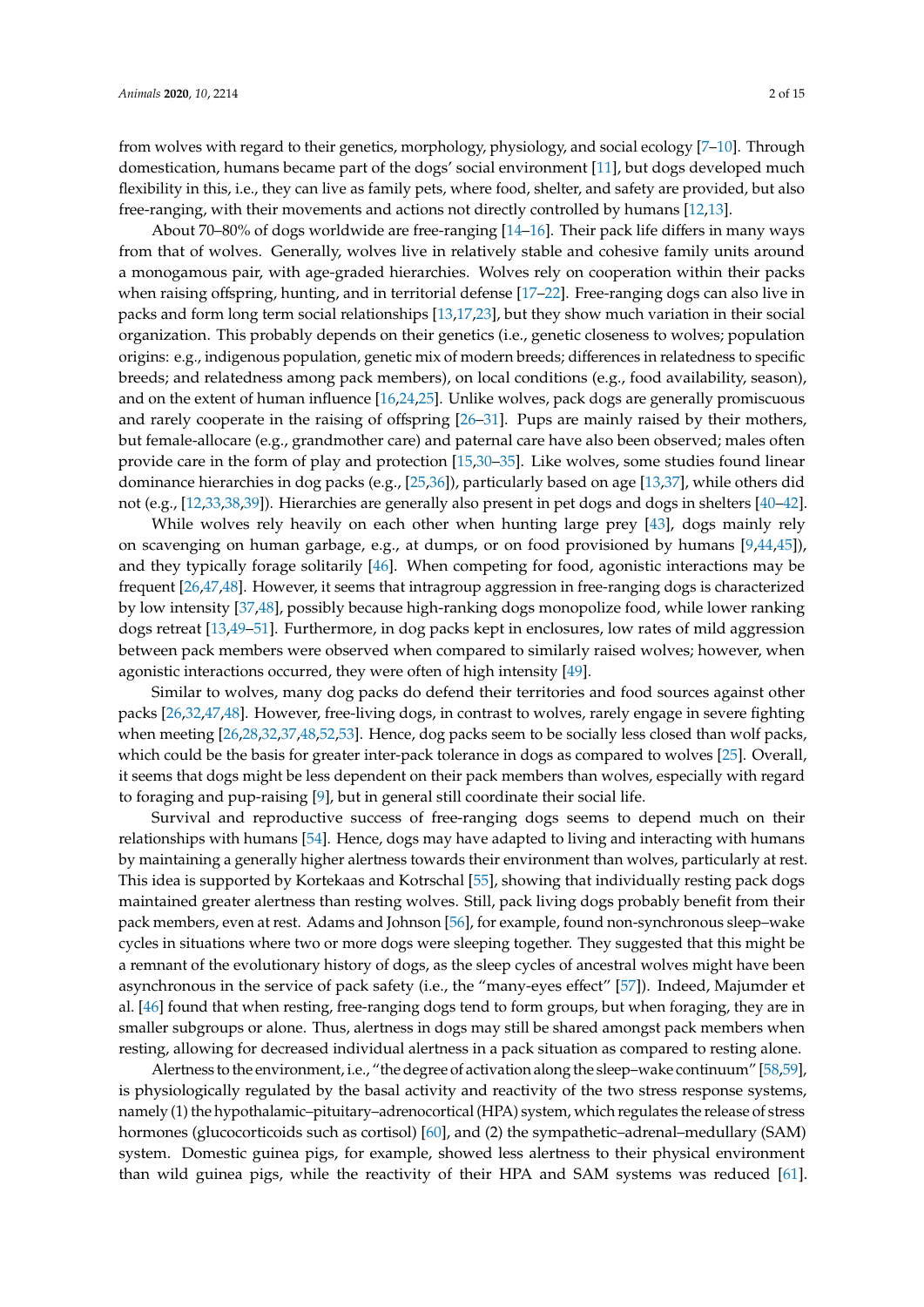Hence, a reduction in the activity of these systems corresponds to a decrease in alertness. The stress systems are regulated by the sympathetic and parasympathetic branches of the autonomous nervous system (ANS); the ANS is primarily responsible for the maintenance of homeostasis within organisms and adapts its physiological response to changes in the internal environment of the body or the external environment. The sympathetic nervous system, for example, is activated when motor activity is required in order to protect and defend the body to external challenges, i.e., fight-or-flight mode [\[62\]](#page-12-8). Sleep is also regulated by the ANS [\[63\]](#page-12-9); from wakefulness to non-rapid eye movement (NREM) sleep parasympathetic activity normally increases, while sympathetic activity decreases. This suggests a shift from greater sympathetic activity towards vagal dominance from wakefulness to sleep. However, sympathetic activity appears to increase during REM sleep [\[64–](#page-12-10)[66\]](#page-12-11). Hence, the transition from wakefulness to sleep is characterized by a decrease in responsiveness to environmental stressors [\[59\]](#page-12-5). Such modulation can be measured via different behavioral and physiological parameters, e.g., peeking (eyes open) rate and cardiac activity (i.e., heart rate (HR) and heart rate variability (HRV)) [\[55,](#page-12-1)[59,](#page-12-5)[66–](#page-12-11)[68\]](#page-12-12). Peeking rate, for example, in green-winged teals decreased with increasing flock size [\[69\]](#page-12-13), whereas disturbance by humans increased individual investment into vigilance [\[70\]](#page-12-14). Generally, in dogs, HR is lower and HRV is higher during sleep than when awake; when a dog is waking, HR increases and HRV decreases (i.e., increased sympathetic and decreased parasympathetic tone) [\[71](#page-12-15)[,72\]](#page-12-16).

In this study, we examined potential differences in alertness of pack-living and enclosure-kept dogs in two different conditions: (1) a dog resting alone, and (2) a dog resting in the presence of its pack members. As alertness is measured on a continuum between sleeping and being awake, we included two different states of activation on this continuum: (1) inactive wakefulness, and (2) resting (head down recumbency). We used cardiac parameters, i.e., HR and HRV, as physiological correlates of alertness. Following Kortekaas and Kotrschal [\[55\]](#page-12-1), we used the respiratory sinus arrhythmia (i.e., regular HR increases during inhalation and decreases during exhalation [\[73\]](#page-12-17)) to distinguish periods of deep relaxation during resting. We have shown previously that when resting alone, dogs show a greater alertness than equally raised and kept wolves [\[55\]](#page-12-1). In the current study, we hypothesize that dogs will benefit from the presence of their pack members, allowing lower alertness at rest in the pack condition than in the alone condition (i.e., lower HR, higher HRV).

## **2. Materials and Methods**

#### *2.1. Ethical Approval*

The dogs were kept at the Wolf Science Center situated in the Ernstbrunn Game Park (License No. AT00012014) in Austria [\(www.wolfscience.at;](www.wolfscience.at) 48°32'49.5" N, 16°20'51.5" E). They were kept according to the requirements for the management and handling of animals defined by the Austrian Federal Act on the Protection of Animals (Animal Protection Act—TSchG, BGBl. I Nr. 118/2004). Dogs voluntarily chose to participate in test sessions; in the rare case that a subject was not motived to participate, the test session was cancelled and repeated on another day, which also standardized the motivation of the participating dogs. As the methods used were non-invasive, we did not need special permission for the execution of this study conforming to the Austrian Animal Experiments Act (BGBl. I Nr. 114/2012, Tierversuchsgesetz 2012—TVG 2012).

## *2.2. Subjects*

Data were collected from 6 individual male dogs, *Canis lupus familiaris* (Table [1\)](#page-3-0). These subjects were chosen because they were the most stable during training and testing with regard to the heart rate (HR) monitor application. For this reason and because two sexes in the sample would have constrained model stability (below), we decided not to include females in this study. The dogs were 2.7–3.8 (mean  $\pm$  SD = 3.30  $\pm$  0.41) years of age when tested. The dogs were socialized and hand-raised by humans from when they were 10 days old. At the age of 5 months, our dogs were introduced into pre-existing packs with adult pack members—see also Range and Virányi [\[10\]](#page-10-1). The dogs stayed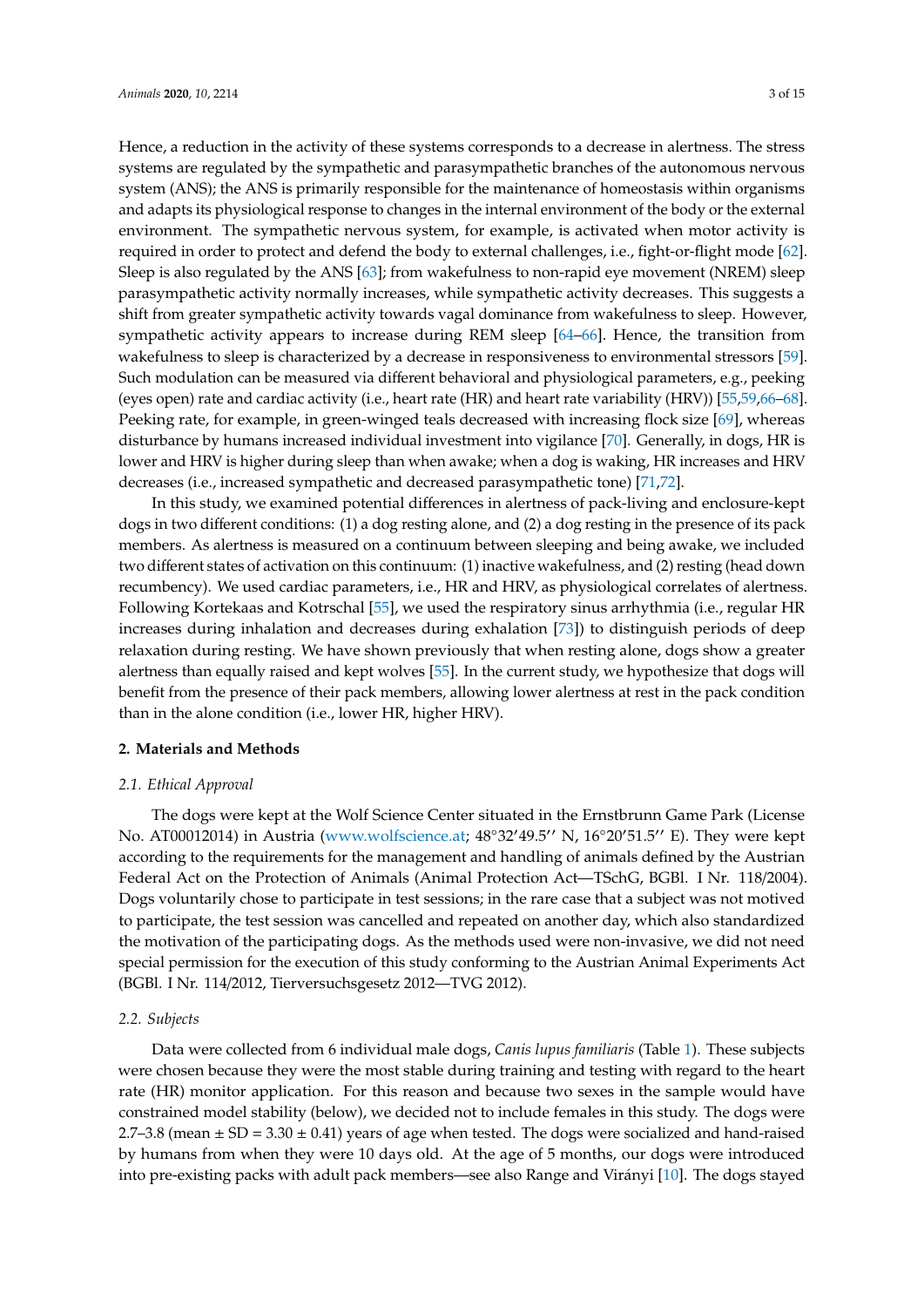in stable packs of different sizes (2–3 animals) in natural enclosures ranging from 2000 to 8000  $m<sup>2</sup>$ in size, which included trees and bushes, and objects such as branches and stones. The enclosures also included heated shelters for the dogs. The dogs had ad libitum access to water—also during testing—and were fed daily with Medium Adult dry food from Royal Canin®. Regularly, small chunks of chicken, deer, and/or rabbit were added to the dry food as well. During their daily training sessions (based on positive reinforcement methods) or when being tested (on average 4 times a week) the dogs were rewarded with small portions  $(\pm 1 \text{ cm}^2)$  of beef, sausage, or German Shepherd dry food from Royal Canin®.

| Dog    | Sex | Pack#          | <b>NPM</b>     | Rank <sup>1</sup> | <b>Body</b><br>Weight (kg) | Age (Year)       |  |
|--------|-----|----------------|----------------|-------------------|----------------------------|------------------|--|
| Asali  | ♂   |                |                | High              | 31.04                      | 2.9              |  |
| Hakima | ൪   | -              |                |                   | 15.45                      | 2.8              |  |
| Kilio  | ි   | $\mathfrak{D}$ | 1              | High              | 26.95                      | 3.7 <sup>2</sup> |  |
| Maisha | ♂   | 3              | $\overline{2}$ | Low               | 24.44                      | 3.7 <sup>2</sup> |  |
| Meru   | ♂   | 4(5)           | 1              | Low               | 34.60                      | 2.8              |  |
| Rafiki | ൪   | 3              | 2              | High              | 19.64                      | 3.7              |  |

<span id="page-3-0"></span>**Table 1.** Sex, pack membership, number of pack members (NPM), rank estimation (high or low) of social hierarchy, average body weight, average age when tested, and kinship of dog subjects.

<sup>1</sup> Observations of social interactions between pack members allowed for an estimation of the hierarchy of the dogs in their packs (see also  $[49]$ ). <sup>2</sup> Siblings.

### *2.3. Data Collection*

## 2.3.1. Heart Rate Measurements

The dogs' HR and HR variability (HRV) responses were measured using the Polar<sup>®</sup> RS800CX HR monitor [\[55\]](#page-12-1). The Polar® HR monitor was designed for humans, but is increasingly used in animal studies, including in dogs [\[74\]](#page-12-18) (see for example [\[75](#page-12-19)[–79\]](#page-13-0)). This HR monitor was also validated against the electrocardiogram (ECG) for dogs [\[74](#page-12-18)[,80](#page-13-1)[,81\]](#page-13-2). The HRV parameter used in this study was the root mean square of successive differences (RMSSD), a parameter frequently used to analyze short-term HRV; see also von Borell et al. [\[82\]](#page-13-3).

The HR monitor consisted of three separate parts: (1) a chest belt with electrodes, (2) a WearLink<sup>®</sup> W.I.N.D transmitter for wireless data transmission (connected to a chest belt during experimental sessions), and (3) a data logger (watch). The chest belt was tied around the chest of the animals, just behind the shoulder blades. We made sure that the electrodes were placed on the left side, i.e., over the heart, and the fur between skin and electrodes was wetted with 70% ethanol in order to improve the transmission of the HR signal to the electrodes. The watch was attached to a collar that was tied around the neck of the dogs.

#### 2.3.2. Experimental Setup

We measured the HR and HRV of the dogs in two different conditions: (1) alone, where the focal animal was visually separated from its pack members, and (2) in a pack, where the focal animal was together with all its pack members. Following Kortekaas and Kotrschal [\[55\]](#page-12-1), we investigated the HR and HRV of the dogs in two different states of activation: (1) inactive wakefulness, and (2) resting. These two states were behaviorally defined by Kortekaas and Kotrschal [\[55\]](#page-12-1) as follows:

- 1. "Inactive wakefulness: body touching the ground either with caudal, dorsal, or lateral side. Position of the paws varies, e.g., folded (under body) or stretched out. Head is in an upward position and can be moved around. Eyes are open, but increased blinking can occur."
- 2. "Resting: body touching the ground either with caudal, dorsal, or lateral side. Position of the paws varies, e.g., folded (under body) or stretched out. Head is in a downward position,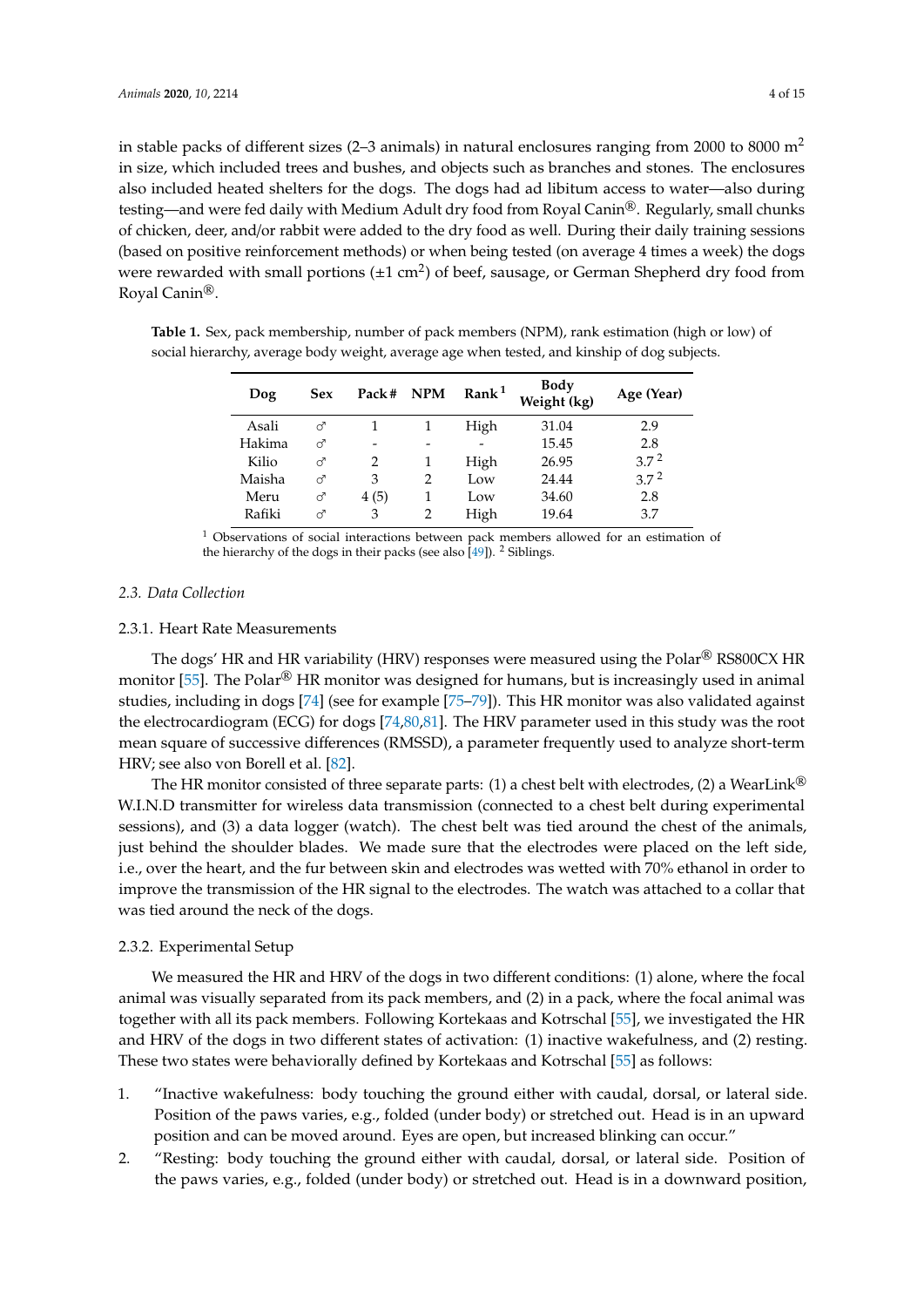either lying on paws, ground, or tucked under the body. Eyes are generally closed, but might be opened and closed again (peeking). Parts of the body occasionally twitching."

# *2.4. Procedure*

We collected the data in the summer of 2013 (with 1 observation day added in November) during the day (between 09:00 and 18:00); we tried to collect most of the data in periods of the day when the dogs were most likely to rest anyway (typically between 12:00 and 14:00 [\[83\]](#page-13-4)).

A test session started with the shifting of the focal subject from the enclosure where it was kept into an airlock. Here, the HR monitor was placed on the subject. The shifting of animals and the application of the HR monitor are both procedures at the Wolf Science Center which were taught through positive reinforcement training and performed with the full cooperation of the animals. Hence, shifting and all other manipulations in this study were routine procedures for the dogs. After the HR monitor was applied to the focal individual, depending on the condition, the animal was either shifted to an enclosure without other pack members (alone condition) or shifted back into its home enclosure with its pack members (pack condition) for the period of testing. Generally, test sessions lasted about 1 h and were recorded on video by a human experimenter. The human experimenter and focal subject were separated by a fence, and the human did not interact with the dog(s).

It has been suggested that the testing environment and the duration of housing there might influence cortisol and arousal levels in dogs [\[84](#page-13-5)[,85\]](#page-13-6). However, as the dogs in the Wolf Science Center are separated daily from their pack members for research and management purposes and are rotated weekly (with their pack members) into a variety of enclosures, we do not think the shifting of the dogs for the HR monitor handling or change of enclosure in the alone condition influenced the cardiac output of the dogs, because they are well habituated to these situations.

#### *2.5. Data Selection*

Data were selected using the procedure of Kortekaas and Kotrschal [\[55\]](#page-12-1). We started by scanning all the HR data files for patterns consistent with that of a respiratory sinus arrhythmia (RSA). Only sections that displayed a regular RSA pattern were selected, but only if they were longer than 1 min [\[71\]](#page-12-15). The video recordings of these HR parts were then checked to see if the behavior of the subjects in the videos was consistent with that of the behavioral definition for the state category "resting". In the pack condition, we only selected the HR parts where pack members were resting at least one body length away from each other (which occurred in most instances anyway). The longest RSA collected from one animal lasted only 2 min; hence, all HR parts used for analyses were also limited to 2 min—von Borell et al. [\[82\]](#page-13-3) recommend the recording lengths of HR(V) data to be of equal length for analyses. Hereafter, in contrast to Kortekaas and Kotrschal [\[55\]](#page-12-1), we investigated the videos of all the HR files for the presence of behavior consistent with that of the behavioral definition for the state category "inactive wakefulness". If these parts were 2 min long, they were selected for analyses. If multiple usable HR parts in one HR file were found, we randomly selected one, i.e., drawing one from the available HR parts, for further analyses. If the HR parts selected contained errors, they were corrected using the AVEC-method (see Schöberl et al. [\[86\]](#page-13-7) for details); the confidence level used for outliers was set to 75%.

In total, 70 data points (Data S1) were collected from six dogs. We collected a minimum of 1 recording and a maximum of 4 repetitions per state, per condition, and per subject (in total 96 data points could have been collected). We excluded 18 data points, however, because (1) we did not find a RSA pattern in the HR data, and/or (2) the subjects did not display the behaviors required for inclusion (i.e., inactive wakefulness/resting), or (3) the observed RSA patterns or continuous behavior periods observed were too short (less than 1 min) to be included in the analyses. For the inactive wakefulness state in the pack condition, we excluded 3 data points. For the resting state in the alone condition, 11 were excluded, while only 4 were excluded in the pack condition. In addition, at the start of data collection, one of the dogs (Hakima) was taken out of its pack permanently, because of behavioral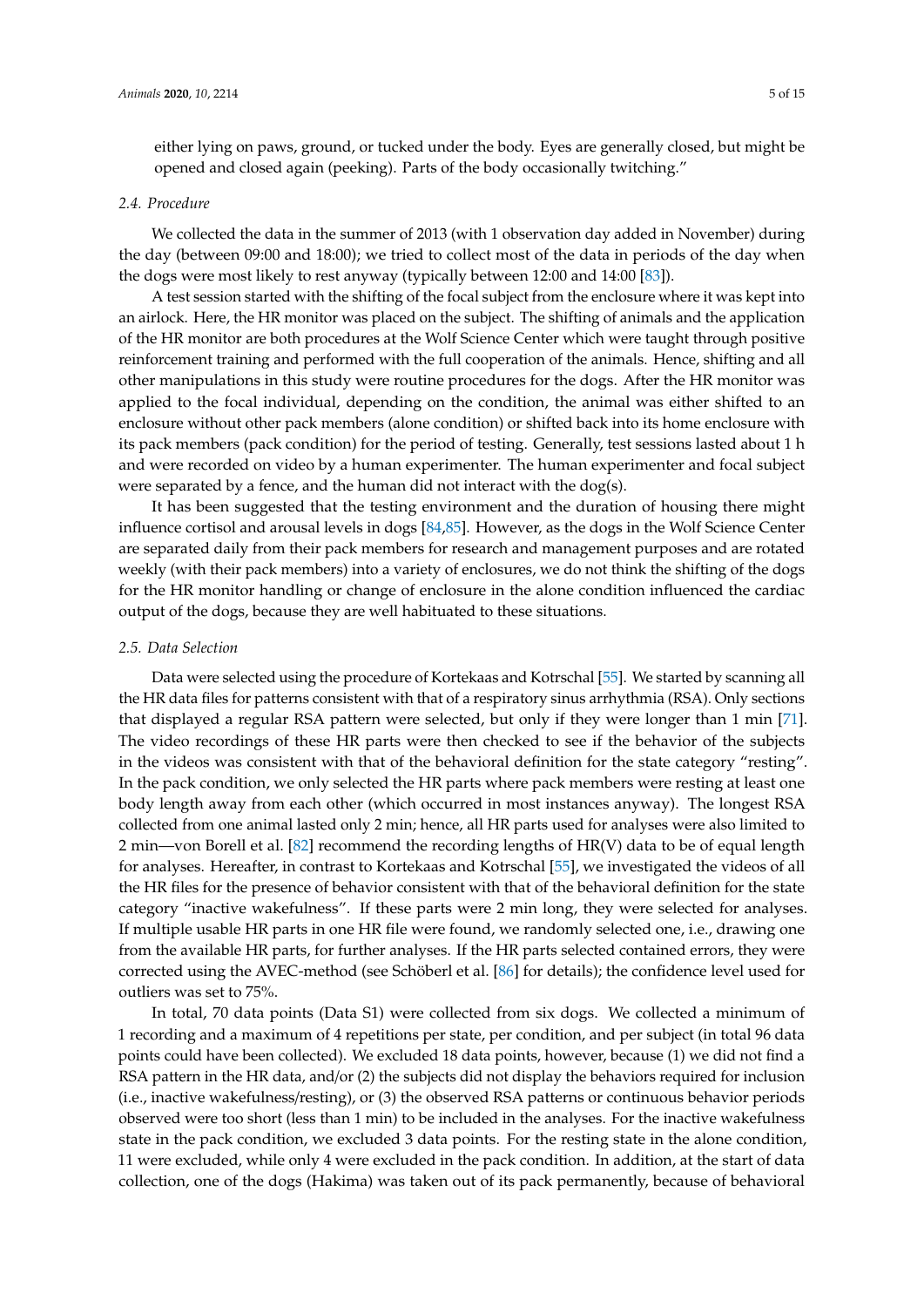incompatibility with its pack members; consequently, for Hakima no pack data (i.e., 8 data points) could be recorded.

To increase the sample size of the data analyzed, some of the HR files collected for the Kortekaas and Kotrschal [\[55\]](#page-12-1) study were again included in this study, i.e., some of the HR files of dogs in the alone condition. As often more than one usable HR part was found in these HR data files, we reprocessed the data in these files, but used other HR parts for the analyses in this study. Hence, only 8 of the data points integrated in this study were reused; however, as the HR data parts in this study were longer than that in the Kortekaas and Kotrschal [\[55\]](#page-12-1) study, i.e., 40 s longer, new mean HRs and HRVs were also calculated for these 8 data points.

#### *2.6. Statistical Analyses*

To investigate the effects of state (inactive wakefulness or resting) and condition (alone or pack) on the cardiac activity of dogs, we carried out two separate linear mixed effect models (LMM) [\[87\]](#page-13-8) with (1) mean HR and (2) HRV—expressed as the RMSSD—as their response variables. These models were completely similar with regard to their fixed and random effect structures. State, condition, and their interaction were added as fixed factors. We considered the interaction the key term in the model. To control for the effects of temperature (i.e., indicator of environmental conditions), body weight, and number of pack members (NPM), these factors were added as fixed effects as well. However, they were z-transformed to a mean of zero and a standard deviation of one to make model estimates more easily interpretable and to make it more likely for the models to converge [\[88\]](#page-13-9).

As multiple measurements on the same individuals were collected, we added individual as a random intercept. Additionally, as multiple measurements (i.e., one data point of inactive wakefulness and one of resting) were often collected from one animal on the same day (62.79% of the cases), we combined individual and day into a grouping factor (i.e., day nested into individual), which was also added as a random intercept. To avoid overconfident estimates of fixed effects and to reduce the type I error rate, we included random slopes [\[89,](#page-13-10)[90\]](#page-13-11). More specifically, random slopes of state, condition, and temperature were added within individual. For this purpose, state and condition were manually dummy-coded and then centered.

Because many of the correlations between the random intercepts and slopes for the maximum HR and HRV models were estimated to be essentially one, we removed them from the models, as the models were probably too complex to estimate the random effects reliably [\[91\]](#page-13-12). This only led to a small decrease in the model fit (log-likelihood or logLik) for both the HR and HRV models (HR model with correlations: logLik = −257.65; HR model without correlations: logLik = −260.89; HRV model with correlations:  $logLik = -424.54$ ; HRV model without correlations:  $logLik = -427.19$ ).

To evaluate whether the HR and HRV models violated the assumptions of normality and homogeneity of the residuals, we inspected qq-plots of their residuals and scatterplots of their residuals plotted against the fitted values. For both models, the assumptions did not seem to be violated. We also checked if there were problems with collinearity among the fixed effects. Hence, we fitted a standard linear model but excluded the interaction of state and condition along with the random effects. We then used the vif function within the R-package car (Version 3.0-3 [\[92\]](#page-13-13)) to create the variance inflation factors (VIFs) [\[93\]](#page-13-14). We concluded that collinearity among the predictors was not a problem (maximum VIF = 1.12) [\[94\]](#page-13-15). Finally, we evaluated model stability by comparing full model estimates with those obtained by models in which the levels of the random effects were excluded one at a time [\[95\]](#page-13-16). For both the HR and HRV model, the fixed factors were sufficiently stable, although most random effects were not.

With the use of a likelihood ratio test [\[96\]](#page-13-17) (argument "test" set to "Chisq"), we assessed the overall effect of state, condition, and their interaction by comparing the full model with that of a null model containing only temperature, body weight, and NPM as well as the random effects [\[97\]](#page-13-18). In addition, likelihood ratio tests (R function drop1 with argument "test" set to "Chisq") were also used to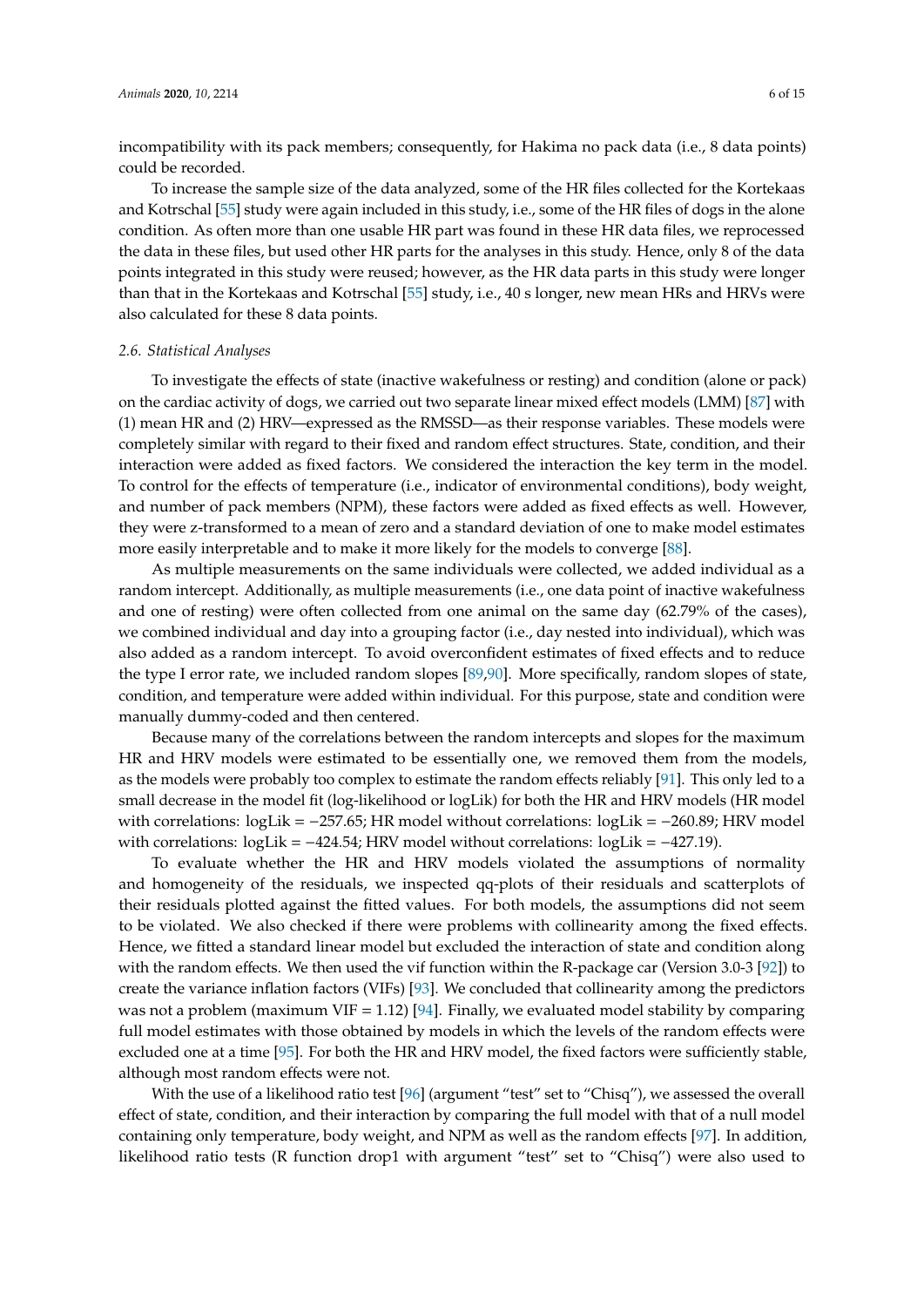investigate the influence of the individual fixed effects by comparing the full model with reduced models in which the individual fixed effects were excluded one at a time [\[89\]](#page-13-10).

The statistical analyses were carried out in R (Version 3.6.1 [\[98\]](#page-13-19)), using the function lmer of the package lme4 (Version 1.1-21 [\[99\]](#page-13-20)) with the optimizer "bobyqa" for the RMSSD null model. Model stability was assessed with a function kindly provided by Roger Mundry. We obtained our confidence intervals by bootstrapping over the random effects using the R function bootMer of the package lme4 and using 1000 parametric bootstraps (argument "use.u" set to TRUE; see also Data S2 for the R script of the HR and HRV analyses).

# **3. Results**

# *3.1. Heart Rate*

Overall, the factors state and condition as well as their interaction had an influence on the dogs' mean heart rate (HR; full–null model comparison, LRT: χ2 = 17.493, df = 3, *p* < 0.001). HR during inactive wakefulness was higher than when resting, regardless of the social condition. Additionally, the HR during inactive wakefulness did not seem to depend on the social context; i.e., during inactive wakefulness the dogs showed similar HRs in the alone and pack condition. However, when resting, HR was lower in the pack condition than in the alone condition (test of interaction between state and condition, LRT: χ2 = 3.856, df = 1, *p* = 0.050; Table [2;](#page-6-0) Figure [1A](#page-7-0); Figure S1A,B). None of the control factors (temperature, body weight, and number of pack members) had a significant effect on the HR (Table [2\)](#page-6-0).

<span id="page-6-0"></span>**Table 2.** Results of the heart rate (HR) model (estimates, standard errors, and confidence intervals  $(CIs)$ ), results of the likelihood ratio tests ( $\chi$ 2, df, and p), and the estimates obtained for model stability (min and max).

| Term                     | Est       | SЕ    |           | Lower CI Upper CI | $x^2$ | df | D                  | Min       | Max      |
|--------------------------|-----------|-------|-----------|-------------------|-------|----|--------------------|-----------|----------|
| Intercept                | 96.228    | 4.772 | 87.128    | 105.321           |       |    |                    | 89.688    | 102.114  |
| State <sup>2</sup>       | $-11.461$ | 2.538 | $-16.255$ | $-6.749$          |       |    |                    | $-13.294$ | $-9.760$ |
| Condition $3$            | $-5.262$  | 6.254 | $-17.070$ | 7.297             |       |    |                    | $-11.595$ | $-0.604$ |
| Temperature <sup>4</sup> | $-0.481$  | 1.642 | $-3.638$  | 2.560             | 0.081 |    | 0.776              | $-1.317$  | $-0.122$ |
| Weight <sup>5</sup>      | 3.469     | 3.651 | $-4.214$  | 11.553            | 0.884 |    | 0.347              | $-1.805$  | 7.959    |
| NPM $6$                  | 1.943     | 3.904 | $-5.655$  | 9.472             | 0.243 |    | 0.622              | $-3.399$  | 7.434    |
| State:Condition          | $-5.307$  | 2.624 | $-10.533$ | $-0.360$          | 3.856 |    | 0.050 <sup>7</sup> | $-7.622$  | $-3.715$ |

 $1$  Not indicated because of having very limited interpretation.  $2$  Dummy coded with Awake being the reference category. <sup>3</sup> Dummy coded with Alone being the reference category. <sup>4</sup> Z-transformed to a mean of 0 and standard deviation of 1; original mean and sd were 22.678 and 4.708 °C, respectively. <sup>5</sup> Z-transformed to a mean of 0 and standard deviation of 1; original mean and sd were 25.788 and 5.982 kg, respectively. <sup>6</sup> Z-transformed to a mean of 0 and standard deviation of 1; original mean and sd were 1.288 and 0.640 pack members, respectively. <sup>7</sup> Bold value indicates statistical significance.

# *3.2. Heart Rate Variability (RMSSD)*

Overall, the full model was significant as compared to the null model, i.e., state, condition, and/or their interaction seemed to affect heart rate variability (HRV), expressed as the RMSSD (full–null model comparison, LRT:  $\chi$ 2 = 17.513, df = 3, *p* < 0.001). The RMSSD during inactive wakefulness was lower than when resting, irrespective of the social condition. Additionally, during inactive wakefulness, the RMSSD was similar in the alone and pack conditions. However, the RMSSD of dogs resting in the pack condition was higher than when resting alone (test of interaction between state and condition, LRT:  $\chi$ 2 = 3.930, df = 1,  $p$  = 0.047; Table [3;](#page-7-1) Figure [1B](#page-7-0); Figure S1C,D). Interestingly, this group effect seemed to be mainly driven by two individuals (i.e., Maisha and Meru; Figure S1D). None of the control factors (temperature, body weight, and number of pack members) had a significant effect on the HRV, although the RMSSD seemed to decrease with increasing body weight (Table [3\)](#page-7-1).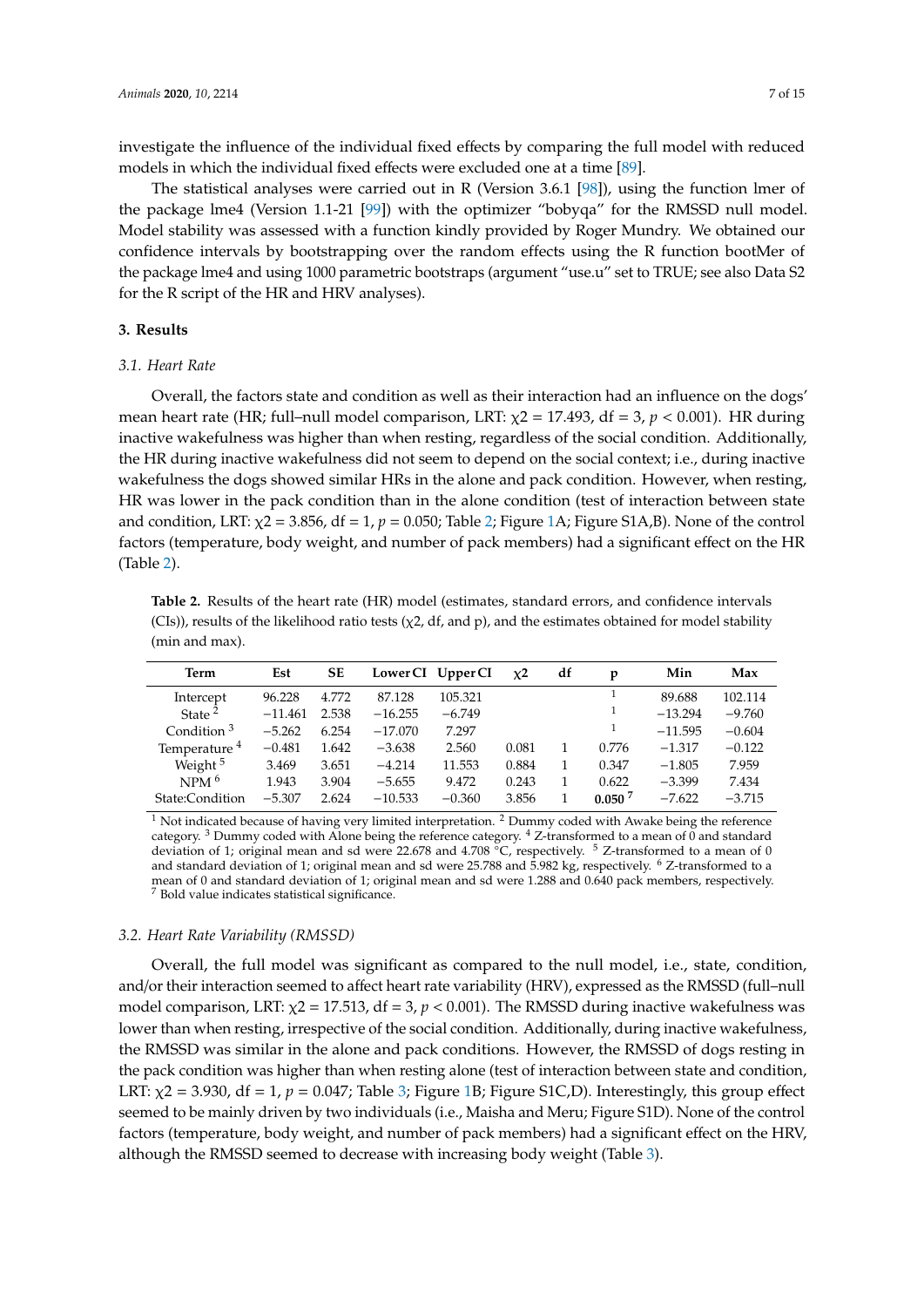<span id="page-7-0"></span>

and pack conditions. Boxes encompass the interval between the 25th and 75th percentiles, the horizontal line represents the median, and whiskers give the 5 and 95 percentiles. **Figure 1.** Mean HR (**A**) and RMSSD (**B**) of dogs during inactive wakefulness and resting in the alone

<span id="page-7-1"></span>Table 3. Results of the RMSSD model (estimates, standard errors, and confidence intervals (CIs)), results of the likelihood ratio tests (χ2, df, and p), and the estimates obtained for model stability (min  $\mathcal{L}$  as significant as compared to the null model, i.e., state, condition, i.e., state, condition, condition, condition,  $\mathcal{L}$ and max).

| Term                | Est       | SE     | Lower<br>СI | Upper<br>CI | $x^2$ | df | p                  | Min       | Max       |
|---------------------|-----------|--------|-------------|-------------|-------|----|--------------------|-----------|-----------|
| Intercept           | 132.082   | 24.989 | 85.355      | 175.707     |       |    |                    | 107.514   | 139.409   |
| State <sup>2</sup>  | 142.074   | 40.145 | 62.199      | 216.346     |       |    |                    | 128.355   | 166.965   |
| Condition $3$       | 6.677     | 36.688 | $-65.434$   | 78.870      |       |    | 1                  | $-14.192$ | 27.809    |
| Temperature 4       | $-26.511$ | 15.030 | $-56.345$   | 1.782       | 2.274 |    | 0.132              | $-36.163$ | $-16.589$ |
| Weight <sup>5</sup> | $-31.192$ | 15.403 | $-63.686$   | $-3.041$    | 3.799 |    | 0.051              | $-43.397$ | 15.742    |
| NPM <sup>6</sup>    | 26.870    | 15.578 | $-5.351$    | 57.150      | 2.827 |    | 0.093              | 18.702    | 87.269    |
| State:Condition     | 94.399    | 44.382 | 8.527       | 185.034     | 3.930 |    | 0.047 <sup>7</sup> | 47.253    | 133.593   |

<sup>1</sup> Not indicated because of having very limited interpretation. <sup>2</sup> Dummy coded with Awake being the reference (Table 3). category. <sup>3</sup> Dummy coded with Alone being the reference category. <sup>4</sup> Z-transformed to a means of 0 and standard deviation of 1; original mean and sd were 22.678 and 4.708 °C, respectively. <sup>5</sup> Z-transformed to a means of 0 and standard deviation of 1; original mean and sd were 25.788 and 5.982 kg, respectively. <sup>6</sup> Z-transformed to a mean of 0 and standard deviation of 1; original mean and sd were 1.288 and 0.640 pack members, respectively.  $7$  Bold value indicates statistical significance.

#### **4. Discussion**

During inactive wakefulness, irrespective of social context, dogs had a higher heart rate (HR), lower heart rate variability (HRV; i.e., showed higher sympathetic activation), and were more alert than when resting. This aligns with results that resting individuals are less aware and less responsive to their environment than when awake [\[55](#page-12-1)[,71](#page-12-15)[,100\]](#page-13-21). More interestingly, we found that when the dogs were resting in the alone condition, their HR was higher and HRV was lower than in the pack condition. Thus, when dogs were resting with their pack members, they showed the lowest levels of alertness.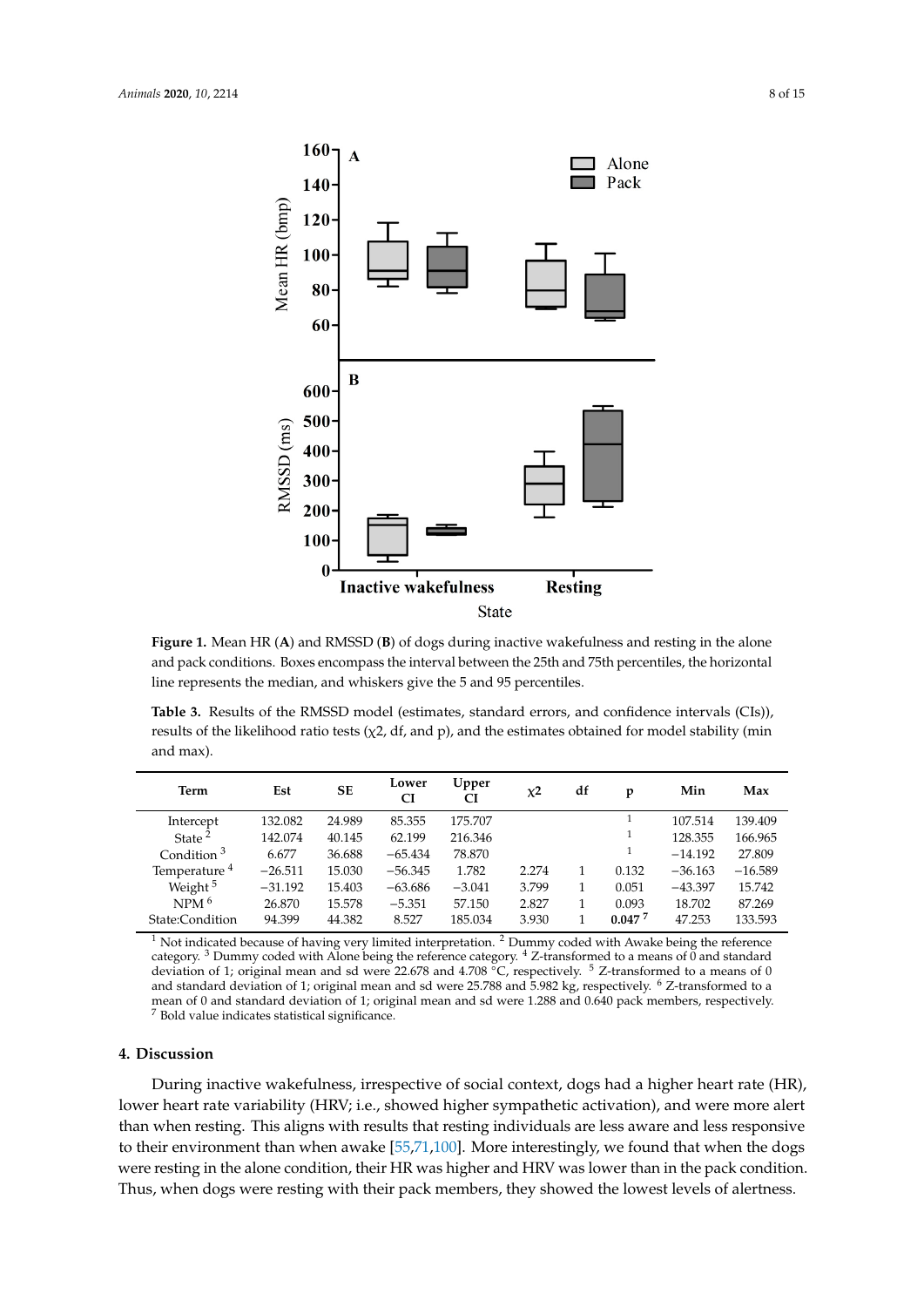During inactive wakefulness, however, the social isolation of the dogs from their pack members did not result in differences in the cardiac output between the two conditions. We suggest that dogs may be quite flexible in their response to their (social) environment. Being alone might raise an individual's attention towards their non-social environment, while being with group members may decrease and distribute attentiveness, but may also increase social stress. Hence, the stress response systems of dogs are probably tuned in an adaptive way in order to respond appropriately to the different challenges of their (social) environment. In this case, this may explain the equally high cardiac activity of the dogs in both conditions. Our results seem to be in line with studies using cortisol as a measure of arousal that compared dogs living solitarily or in pairs/groups [\[84,](#page-13-5)[101\]](#page-14-0) and pair-housed dogs being temporarily separated [\[102\]](#page-14-1).

On the other hand, the cardiac activity of the resting dogs was lower with conspecifics than alone. In this case, the dogs might have found the presence of their pack members reassuring; the functional increase of safety of resting in a pack versus resting alone may show mentally via lower arousal levels. Similarly, in resting prairie voles (*Microtus ochrogaster*), social isolation increased HR and decreased HRV [\[103\]](#page-14-2), which was also the case for the HR of mice housed alone versus housed in pairs [\[104\]](#page-14-3). Being with partners may also socially support and mentally buffer when challenged. For example, in single-dog households, individuals showed a greater cortisol response to a simulated thunderstorm than dogs living with conspecifics; interestingly, the baseline cortisol levels of the dogs living in multi-dog households were slightly higher than those from the solitarily living dogs, potentially reflecting the social demands of group living. Actually, the presence of conspecifics seemed to be more important in this test situation than the presence of the owners. This indicates the still potentially important role of conspecifics in the dogs' responses to their environment [\[105\]](#page-14-4).

We also noticed that resting behavior in the alone condition was harder to observe than in the pack condition (i.e., we were 1.6 times more likely to observe resting behavior in the pack condition than in the alone condition). Hence, it seems that individuals rested more readily, because they were more relaxed when in the pack; this was also found in mice [\[104,](#page-14-3)[106\]](#page-14-5). Actually, high flexibility with regard to sleeping patterns in dogs has already been suggested, allowing dogs to adapt their sleep–wake cycles to those of their humans [\[107](#page-14-6)[–109\]](#page-14-7), but possibly also to the presence/absence of conspecifics.

With regard to HRV, the relaxation effect in the pack condition seems to be driven mainly by two sub-dominant animals, i.e., Meru and Maisha (Table [1;](#page-3-0) Figure S1D). Their HRV was higher than that of the other subjects. It has been suggested that a relationship between social status and the hypothalamic–pituitary–adrenocortical (HPA) stress response system exists. Elevated glucocorticoid levels can be the result of subordination or the price of being dominant [\[60,](#page-12-6)[110–](#page-14-8)[113\]](#page-14-9). The dominance hierarchies in our captive dog packs seem to be steeper than those of our wolves. Dominant animals were observed to show more agonistic behavior than subordinate animals, at least in a feeding context [\[51\]](#page-11-16), and at an absence of reconciliation behavior [\[49\]](#page-11-15). Hence, it is possible that dominant dogs have to invest more into social attentiveness than subordinate dogs. As the HPA and the sympathetic–adrenal–medullary (SAM) systems play important roles in the response of animals to their social environment, dominant animals could also have an upregulated basal SAM system as compared to subordinate animals.

It is an ongoing debate whether the allometric relationship between body size and HR in dogs may be inversely proportional, i.e., a Chihuahua should have a higher HR than a Great Dane. Hence, body size could have a considerate influence on HR in dogs. In our dogs, differences in body mass were considerably minor (15.45–34.60 kg), but still could have an effect on the parameters we measured. However, only a single study found such an effect of body size on HR in dogs [\[114\]](#page-14-10), whereas a number of other studies have not [\[55,](#page-12-1)[115–](#page-14-11)[118\]](#page-14-12). This supports our present results that there was no influence of body size, although the RMSSD did show a trend towards decreasing with increasing body mass. Finally, we realize that our sample size is relatively small, but we are confident that our results provide an exciting base for the further exploration of the intraspecific social orientation of dogs.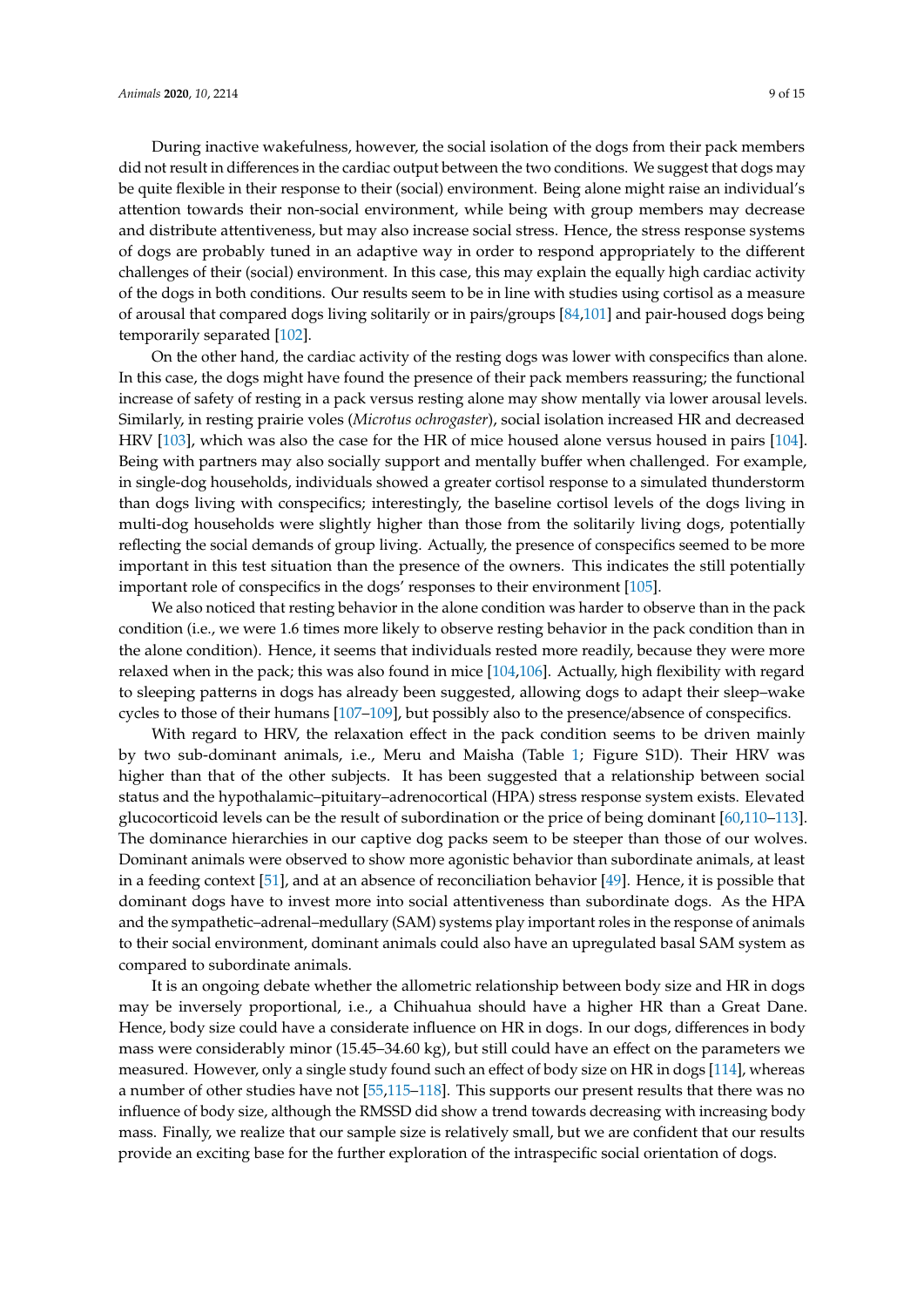## **5. Conclusions**

It seems that our pack living dogs relax more deeply in the presence of their pack members than when resting alone, but there could be inter-individual variation depending on social status. We conclude that dog alertness during rest depends on social context and that conspecific pack members still have a role in this. This indicates that domestication has only partially re-directed social orientation in dogs from conspecific pack members to human partners and may have produced a more varied pattern in dogs as compared to wolves than is generally acknowledged by the mainstream domestication hypotheses.

**Supplementary Materials:** The following are available online at http://[www.mdpi.com](http://www.mdpi.com/2076-2615/10/12/2214/s1)/2076-2615/10/12/2214/s1, Figure S1: Mean HR and RMSSD of individual dogs during inactive wakefulness and resting in the alone and pack conditions, Data S1: Dataset, Data S2: R Script of HR and HRV analyses.

**Author Contributions:** Conceptualization, K.K. (Kim Kortekaas) and K.K. (Kurt Kotrschal); methodology, K.K. (Kim Kortekaas) and K.K. (Kurt Kotrschal); software, K.K. (Kim Kortekaas); validation, K.K. (Kim Kortekaas) and K.K. (Kurt Kotrschal); formal analysis, K.K. (Kim Kortekaas); investigation, K.K. (Kim Kortekaas); resources, K.K. (Kim Kortekaas) and K.K. (Kurt Kotrschal); data curation, K.K. (Kim Kortekaas); writing—original draft preparation, K.K. (Kim Kortekaas) and K.K. (Kurt Kotrschal); writing—review and editing, K.K. (Kim Kortekaas) and K.K. (Kurt Kotrschal); visualization, K.K. (Kim Kortekaas); supervision, K.K. (Kim Kortekaas) and K.K. (Kurt Kotrschal); project administration, K.K. (Kim Kortekaas) and K.K. (Kurt Kotrschal); funding acquisition, K.K. (Kurt Kotrschal). All authors have read and agreed to the published version of the manuscript.

**Funding:** This project was financially supported by the Austrian Science Fund (FWF), projects W1262-B29 and W1234-G17. We would also like to acknowledge several of our sponsors, including Game Park Ernstbrunn for hosting the Wolf Science Center and Royal Canin for financial support. Open Access Funding by the Austrian Science Fund (FWF).

**Acknowledgments:** The Wolf Science Center, now part of the University of Veterinary Medicine Vienna Domestication Lab, was established by Zsófia Virányi, Kurt Kotrschal, and Friederike Range, and we thank all the helpers who made this possible and, hence, indirectly supporting this research. Special thanks go to Alice Charalabidis and Jördis Scheidegger for their help with the data collection. We also want to thank Marleen Hentrup, Rita Takács, Bea Belényi, Charles Gent, Christina Mayer, and Marianne Heberlein for their help with the heart rate belt training and for the strapping on and taking off of the heart rate monitor prior to and at the end of data collection sessions. Finally, we would like to thank Sarah Marshall-Pescini and two anonymous reviewers for their helpful suggestions and advice that helped improve our manuscript.

**Conflicts of Interest:** The authors declare no conflict of interest. The funders had no role in the design of the study; in the collection, analyses, or interpretation of data; in the writing of the manuscript; or in the decision to publish the results.

## **References**

- <span id="page-9-0"></span>1. Botigué, L.R.; Song, S.; Scheu, A.; Gopalan, S.; Pendleton, A.L.; Oetjens, M.; Taravella, A.M.; Seregély, T.; Zeeb-Lanz, A.; Arbogast, R.M.; et al. Ancient European dog genomes reveal continuity since the Early Neolithic. *Nat. Commun.* **2017**, *8*. [\[CrossRef\]](http://dx.doi.org/10.1038/ncomms16082)
- <span id="page-9-2"></span>2. Frantz, L.A.F.; Mullin, V.E.; Pionnier-Capitan, M.; Lebrasseur, O.; Ollivier, M.; Perri, A.; Linderholm, A.; Mattiangeli, V.; Teasdale, M.D.; Dimopoulos, E.A.; et al. Genomic and archaeological evidence suggest a dual origin of domestic dogs. *Science* **2016**, *352*, 1228–1231. [\[CrossRef\]](http://dx.doi.org/10.1126/science.aaf3161) [\[PubMed\]](http://www.ncbi.nlm.nih.gov/pubmed/27257259)
- 3. Pang, J.F.; Kluetsch, C.; Zou, X.J.; Zhang, A.; Luo, L.Y.; Angleby, H.; Ardalan, A.; Ekström, C.; Sköllermo, A.; Lundeberg, J.; et al. mtDNA Data indicate a single origin for dogs south of Yangtze River, less than 16,300 years ago, from numerous wolves. *Mol. Biol. Evol.* **2009**, *26*, 2849–2864. [\[CrossRef\]](http://dx.doi.org/10.1093/molbev/msp195) [\[PubMed\]](http://www.ncbi.nlm.nih.gov/pubmed/19723671)
- 4. Skoglund, P.; Ersmark, E.; Palkopoulou, E.; Dalén, L. Ancient wolf genome reveals an early divergence of domestic dog ancestors and admixture into high-latitude breeds. *Curr. Biol.* **2015**, *25*, 1515–1519. [\[CrossRef\]](http://dx.doi.org/10.1016/j.cub.2015.04.019)
- <span id="page-9-1"></span>5. Thalmann, O.; Shapiro, B.; Cui, P.; Schuenemann, V.J.; Sawyer, S.K.; Greenfield, D.L.; Germonpré, M.B.; Sablin, M.V.; López-Giráldez, F.; Domingo-Roura, X.; et al. Complete mitochondrial genomes of ancient canids suggest a European origin of domestic dogs. *Science* **2013**, *342*, 871–874. [\[CrossRef\]](http://dx.doi.org/10.1126/science.1243650)
- <span id="page-9-3"></span>6. Lindblad-Toh, K.; Wade, C.M.; Mikkelsen, T.S.; Karlsson, E.K.; Jaffe, D.B.; Kamal, M.; Clamp, M.; Chang, J.L.; Kulbokas, E.J.; Zody, M.C.; et al. Genome sequence, comparative analysis and haplotype structure of the domestic dog. *Nature* **2005**, *438*, 803–819. [\[CrossRef\]](http://dx.doi.org/10.1038/nature04338)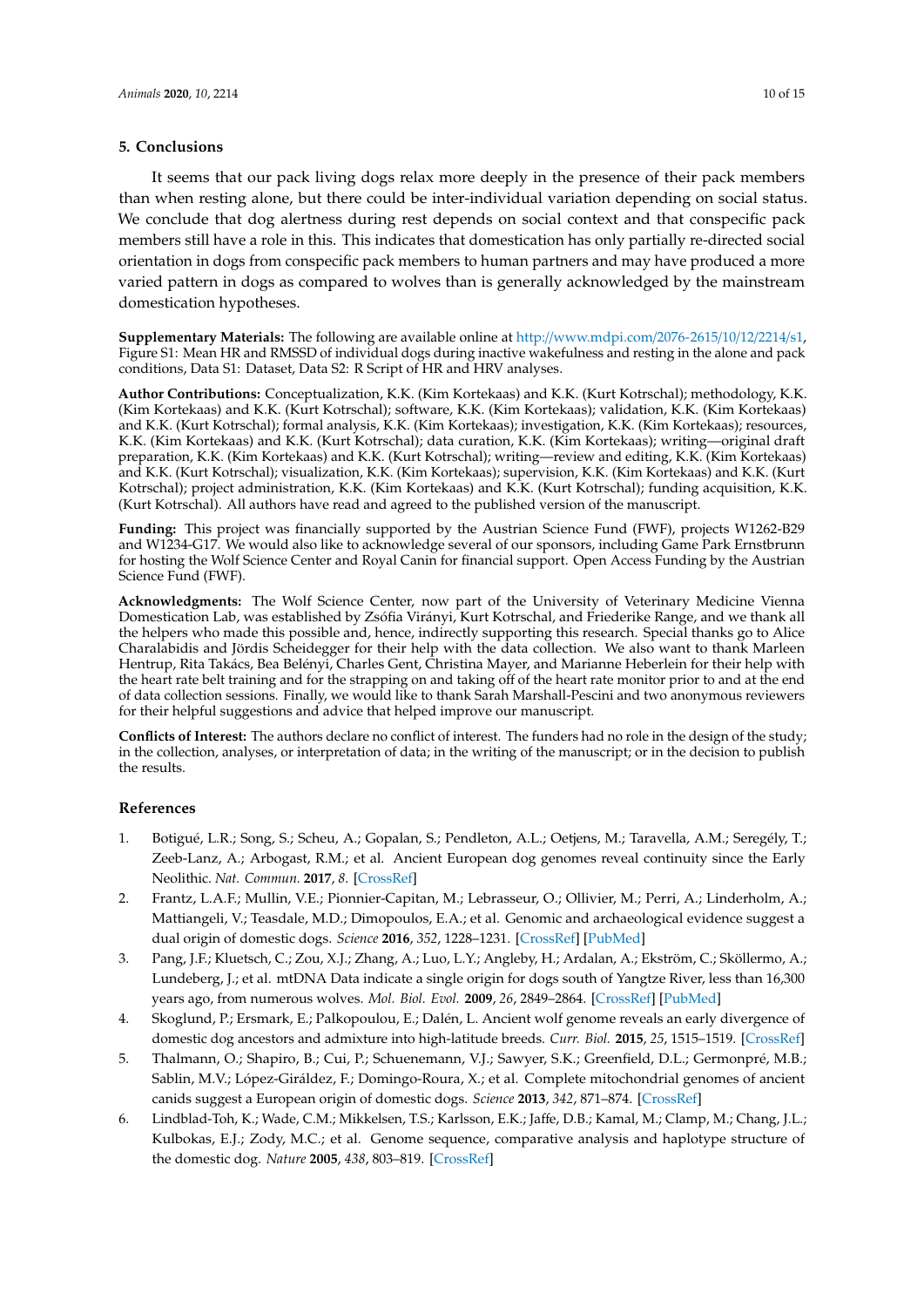- <span id="page-10-0"></span>7. Axelsson, E.; Ratnakumar, A.; Arendt, M.L.; Maqbool, K.; Webster, M.T.; Perloski, M.; Liberg, O.; Arnemo, J.M.; Hedhammar, Å.; Lindblad-Toh, K. The genomic signature of dog domestication reveals adaptation to a starch-rich diet. *Nature* **2013**, *495*, 360–364. [\[CrossRef\]](http://dx.doi.org/10.1038/nature11837)
- 8. Kotrschal, K. How wolves turned into dogs and how dogs are valuable in meeting human social needs. *People Anim. Int. J. Res. Pract* **2018**, *1*, 6.
- <span id="page-10-15"></span>9. Marshall-Pescini, S.; Cafazzo, S.; Virányi, Z.; Range, F. Integrating social ecology in explanations of wolf–dog behavioral differences. *Curr. Opin. Behav. Sci.* **2017**, *16*, 80–86. [\[CrossRef\]](http://dx.doi.org/10.1016/j.cobeha.2017.05.002)
- <span id="page-10-1"></span>10. Range, F.; Virányi, Z. Wolves Are Better Imitators of Conspecifics than Dogs. *PLoS ONE* **2014**, *9*, e86559. [\[CrossRef\]](http://dx.doi.org/10.1371/journal.pone.0086559)
- <span id="page-10-2"></span>11. Frank, H. Evolution of canine information processing under conditions of natural and artificial selection. *Z. Tierpsychol.* **1980**, *53*, 389–399. [\[CrossRef\]](http://dx.doi.org/10.1111/j.1439-0310.1980.tb01059.x)
- <span id="page-10-3"></span>12. Boitani, L.; Ciucci, P.; Ortolani, A. Behaviour and social ecology of free-ranging dogs. In *The Behavioural Biology of Dogs*; Jensen, P., Ed.; CABI: Wallingford, UK, 2007; pp. 147–165. ISBN 978-1-84593-187-2.
- <span id="page-10-4"></span>13. Cafazzo, S.; Valsecchi, P.; Bonanni, R.; Natoli, E. Dominance in relation to age, sex, and competitive contexts in a group of free-ranging domestic dogs. *Behav. Ecol.* **2010**, *21*, 443–455. [\[CrossRef\]](http://dx.doi.org/10.1093/beheco/arq001)
- <span id="page-10-5"></span>14. Hughes, J.; Macdonald, D.W. A review of the interactions between free-roaming domestic dogs and wildlife. *Biol. Conserv.* **2013**, *157*, 341–351. [\[CrossRef\]](http://dx.doi.org/10.1016/j.biocon.2012.07.005)
- <span id="page-10-13"></span>15. Lord, K.; Feinstein, M.; Smith, B.; Coppinger, R. Variation in reproductive traits of members of the genus Canis with special attention to the domestic dog (*Canis familiaris*). *Behav. Proc.* **2013**, *92*, 131–142. [\[CrossRef\]](http://dx.doi.org/10.1016/j.beproc.2012.10.009)
- <span id="page-10-6"></span>16. Pilot, M.; Malewski, T.; Moura, A.E.; Grzybowski, T.; Oleński, K.; Ruść, A.; Kamiński, S.; Ruiz Fadel, F.; Mills, D.S.; Alagaili, A.N.; et al. On the origin of mongrels: Evolutionary history of free-breeding dogs in Eurasia. *Proc. R. Soc. B Biol. Sci.* **2015**, *282*. [\[CrossRef\]](http://dx.doi.org/10.1098/rspb.2015.2189)
- <span id="page-10-7"></span>17. Mech, L.D.; Boitani, L. Wolf social ecology. In *Wolves: Behavior, Ecology, and Conservation*; Mech, L.D., Boitani, L., Eds.; The University of Chicago Press: Chicago, IL, USA, 2003; pp. 1–34. ISBN 978-0-226-51698-1.
- 18. Mech, L.D. Alpha status, dominance, and division of labor in wolf packs. *Can. J. Zool.* **1999**, *77*, 1196–1203. [\[CrossRef\]](http://dx.doi.org/10.1139/z99-099)
- 19. Mech, L.D. Leadership in wolf, *Canis lupus*, packs. *Can. Field Nat.* **2000**, *114*, 259–263.
- 20. MacNulty, D.R.; Smith, D.W.; Vucetich, J.A.; Mech, L.D.; Stahler, D.R.; Packer, C. Predatory senescence in ageing wolves. *Ecol. Lett.* **2009**, *12*, 1347–1356. [\[CrossRef\]](http://dx.doi.org/10.1111/j.1461-0248.2009.01385.x)
- 21. MacNulty, D.R.; Smith, D.W.; Mech, L.D.; Vucetich, J.A.; Packer, C. Nonlinear effects of group size on the success of wolves hunting elk. *Behav. Ecol.* **2012**, *23*, 75–82. [\[CrossRef\]](http://dx.doi.org/10.1093/beheco/arr159)
- <span id="page-10-8"></span>22. Packard, J. Wolf behavior: Reproductive, social and intelligent. In *Wolves: Behavior, Ecology, and Conservation*; Mech, L., Boitani, L., Eds.; The University of Chicago Press: Chicago, IL, USA, 2003; pp. 35–65. ISBN 978-0-226-51698-1.
- <span id="page-10-9"></span>23. Bonanni, R.; Cafazzo, S.; Valsecchi, P.; Natoli, E. Effect of group size, dominance rank and social bonding on leadership behaviour in free-ranging dogs. *Anim. Behav.* **2010**, *79*, 981–991. [\[CrossRef\]](http://dx.doi.org/10.1016/j.anbehav.2010.02.021)
- <span id="page-10-10"></span>24. Parker, H.G.; Dreger, D.L.; Rimbault, M.; Davis, B.W.; Mullen, A.B.; Carpintero-Ramirez, G.; Ostrander, E.A. Genomic Analyses Reveal the Influence of Geographic Origin, Migration, and Hybridization on Modern Dog Breed Development. *Cell Rep.* **2017**, *19*, 697–708. [\[CrossRef\]](http://dx.doi.org/10.1016/j.celrep.2017.03.079)
- <span id="page-10-11"></span>25. Bonanni, R.; Cafazzo, S. The social organisation of a population of free-ranging dogs in a suburban area of Rome: A reassessment of the effects of domestication on dogs' behaviour. In *The Social Dog*; Kaminski, J., Marshall-Pescini, S., Eds.; Academic Press: San Diego, CL, USA, 2014; pp. 65–104. ISBN 978-0-12-407818-5.
- <span id="page-10-12"></span>26. Boitani, L.; Francisci, F.; Ciucci, P.; Andreoli, G. Population biology and ecology of feral dogs in central Italy. In *The Domestic Dog: Its Evolution, Behaviour and Interactions with People; Serpell, J., Ed.; Cambridge University* Press: Cambridge, UK, 1995; pp. 217–244.
- 27. Daniels, T.J. The social organization of free-ranging urban dogs. II. Estrous groups and the mating system. *Appl. Anim. Ethol.* **1983**, *10*, 365–373. [\[CrossRef\]](http://dx.doi.org/10.1016/0304-3762(83)90185-2)
- <span id="page-10-16"></span>28. Pal, S.K.; Ghosh, B.; Roy, S. Inter- and intra-sexual behaviour of free-ranging dogs (*Canis familiaris*). *Appl. Anim. Behav. Sci.* **1999**, *62*, 267–278. [\[CrossRef\]](http://dx.doi.org/10.1016/S0168-1591(98)00220-2)
- 29. Pal, S.K. Reproductive behaviour of free-ranging rural dogs in West Bengal, India. *Acta Theriol.* **2003**, *48*, 271–281. [\[CrossRef\]](http://dx.doi.org/10.1007/BF03194167)
- <span id="page-10-14"></span>30. Pal, S.K. Parental care in free-ranging dogs, *Canis familiaris*. *Appl. Anim. Behav. Sci* **2005**, *90*, 31–47. [\[CrossRef\]](http://dx.doi.org/10.1016/j.applanim.2004.08.002)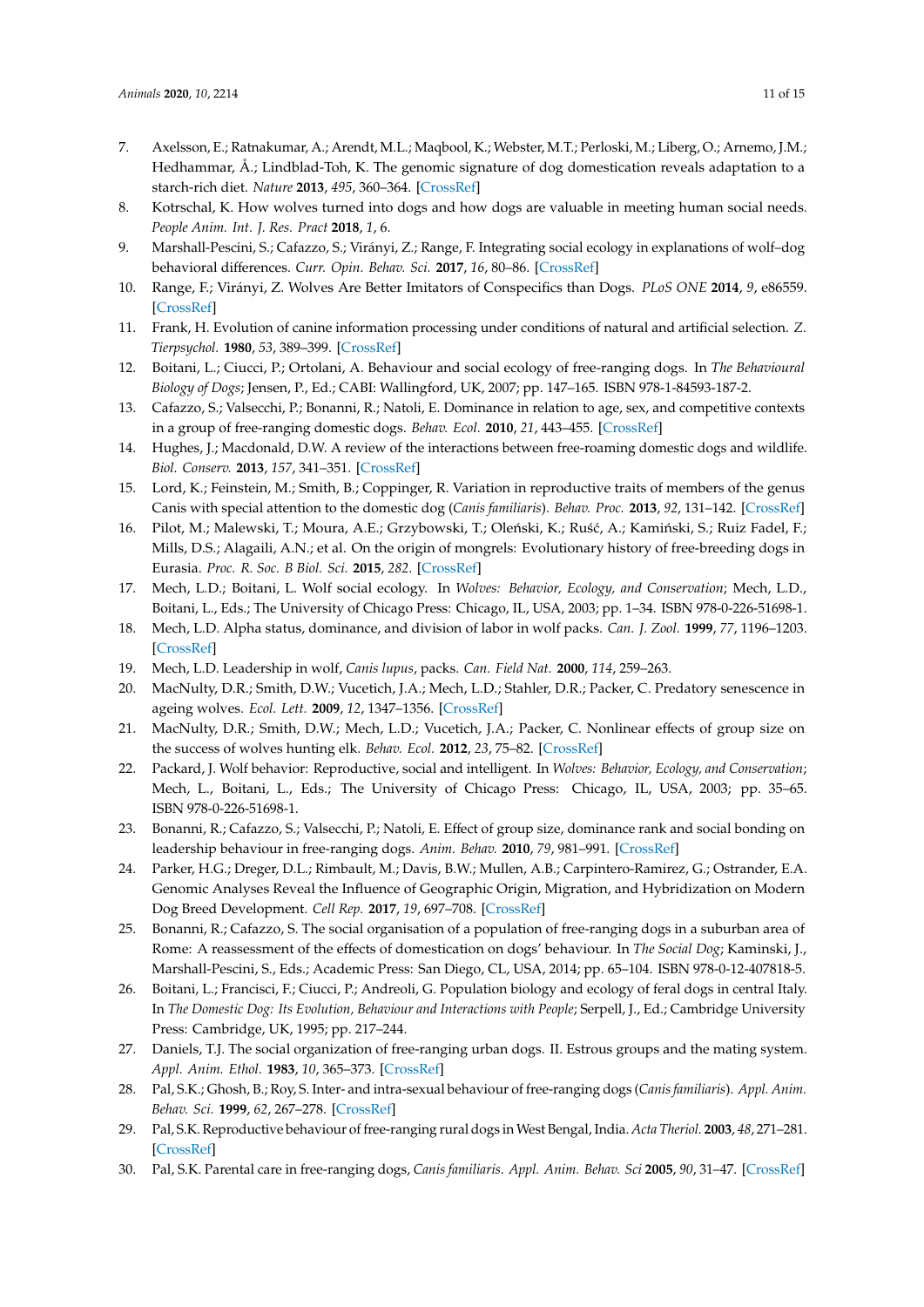- <span id="page-11-0"></span>31. Paul, M.; Bhadra, A. The great Indian joint families of free-ranging dogs. *PLoS ONE* **2018**, *13*, e0197328. [\[CrossRef\]](http://dx.doi.org/10.1371/journal.pone.0197328)
- <span id="page-11-17"></span>32. Daniels, T.J.; Bekoff, M. Spatial and temporal resource use by feral and abandoned dogs. *Ethology* **1989**, *81*, 300–312. [\[CrossRef\]](http://dx.doi.org/10.1111/j.1439-0310.1989.tb00776.x)
- <span id="page-11-4"></span>33. Boitani, L.; Ciucci, P. Comparative social ecology of feral dogs and wolves. *Ethol. Ecol. Evol.* **1995**, *7*, 49–72. [\[CrossRef\]](http://dx.doi.org/10.1080/08927014.1995.9522969)
- 34. Paul, M.; Majumder, S.S.; Bhadra, A. Grandmotherly care: A case study in Indian free-ranging dogs. *J. Ethol.* **2014**, *32*, 75–82. [\[CrossRef\]](http://dx.doi.org/10.1007/s10164-014-0396-2)
- <span id="page-11-1"></span>35. Paul, M.; Sau, S.; Nandi, A.K.; Bhadra, A. Clever mothers balance time and effort in parental care: A study on free-ranging dogs. *R. Soc. Open Sci.* **2017**, *4*. [\[CrossRef\]](http://dx.doi.org/10.1098/rsos.160583)
- <span id="page-11-2"></span>36. Abis, A. Analisi della Struttura Gerarchica di un Gruppo di Cani Vaganti (*Canis familiaris*) in una Zona Periferica di Roma in Presenza e in Assenza di Fonti di Competizione. Master's Thesis, University of Rome La Sapienza, Rome, Italy, 2004.
- <span id="page-11-3"></span>37. Bonanni, R.; Cafazzo, S.; Abis, A.; Barillari, E.; Valsecchi, P.; Natoli, E. Age-graded dominance hierarchies and social tolerance in packs of free-ranging dogs. *Behav. Ecol.* **2017**, *28*, 1004–1020. [\[CrossRef\]](http://dx.doi.org/10.1093/beheco/arx059)
- <span id="page-11-5"></span>38. Boitani, L.; Francisci, F.; Ciucci, P.; Andreoli, G. The ecology and behavior of feral dogs: A case study from central Italy. In *The Domestic Dog: Its Evolution, Behaviour and Interactions with People*; Serpell, J., Ed.; Cambridge University Press: Cambridge, UK, 2016; pp. 342–368.
- <span id="page-11-6"></span>39. van Kerkhove, W. A fresh look at the wolf-pack theory of companion-animal dog social behavior. *J. Appl. Anim. Welf. Sci.* **2004**, *7*, 279–285, discussion 299–300. [\[CrossRef\]](http://dx.doi.org/10.1207/s15327604jaws0704_7) [\[PubMed\]](http://www.ncbi.nlm.nih.gov/pubmed/15857815)
- <span id="page-11-7"></span>40. Barillari, E. Le Relazioni Sociali Tra i Membri di un Gruppo Stabile di Cani Domestici, Ospitati Presso un'oasi Canina, con Particolare Riferimento Alla Gerarchia di Dominanza. Master's Thesis, University of Rome La Sapienza, Rome, Italy, 2004.
- 41. van der Borg, J.A.M.; Schilder, M.B.H.; Vinke, C.M.; de Vries, H. Dominance in domestic dogs: A quantitative analysis of its behavioural measures. *PLoS ONE* **2015**, *10*, e0133978. [\[CrossRef\]](http://dx.doi.org/10.1371/journal.pone.0133978)
- <span id="page-11-8"></span>42. Trisko, R.K.; Smuts, B.B. Dominance relationships in a group of domestic dogs (*Canis lupus familiaris*). *Behaviour* **2015**, *152*, 677–704. [\[CrossRef\]](http://dx.doi.org/10.1163/1568539X-00003249)
- <span id="page-11-9"></span>43. MacNulty, D.R.; Tallian, A.; Stahler, D.R.; Smith, D.W. Influence of group size on the success of wolves hunting bison. *PLoS ONE* **2014**, *9*, e112884. [\[CrossRef\]](http://dx.doi.org/10.1371/journal.pone.0112884) [\[PubMed\]](http://www.ncbi.nlm.nih.gov/pubmed/25389760)
- <span id="page-11-10"></span>44. Butler, J.R.A.; du Toit, J.T.; Bingham, J. Free-ranging domestic dogs (*Canis familiaris*) as predators and prey in rural Zimbabwe: Threats of competition and disease to large wild carnivores. *Biol. Conserv.* **2004**, *115*, 369–378. [\[CrossRef\]](http://dx.doi.org/10.1016/S0006-3207(03)00152-6)
- <span id="page-11-11"></span>45. Schmidt, P.A.; Mech, L.D. Wolf pack size and food acquisition. *Am. Nat.* **1997**, *150*, 513–517. [\[CrossRef\]](http://dx.doi.org/10.1086/286079)
- <span id="page-11-12"></span>46. Majumder, S.S.; Bhadra, A.; Ghosh, A.; Mitra, S.; Bhattacharjee, D.; Chatterjee, J.; Nandi, A.K.; Bhadra, A. To be or not to be social: Foraging associations of free-ranging dogs in an urban ecosystem. *Acta Ethol.* **2014**, *17*, 1–8. [\[CrossRef\]](http://dx.doi.org/10.1007/s10211-013-0158-0)
- <span id="page-11-13"></span>47. Macdonald, D.W.; Carr, G.M. Variation in dog society: Between resource dispersion and social flux. In *The Domestic Dog: Its Evolution, Behaviour and Interactions with People; Serpell, J., Ed.; Cambridge University* Press: Cambridge, UK, 1995; pp. 199–216.
- <span id="page-11-14"></span>48. Pal, S.K.; Ghosh, B.; Roy, S. Agonistic behaviour of free-ranging dogs (*Canis familiaris*) in relation to season, sex and age. *Appl. Anim. Behav. Sci.* **1998**, *59*, 331–348. [\[CrossRef\]](http://dx.doi.org/10.1016/S0168-1591(98)00108-7)
- <span id="page-11-15"></span>49. Cafazzo, S.; Marshall-Pescini, S.; Lazzaroni, M.; Virányi, Z.; Range, F. The effect of domestication on post-conflict management: Wolves reconcile while dogs avoid each other. *R. Soc. Open Sci.* **2018**, *5*. [\[CrossRef\]](http://dx.doi.org/10.1098/rsos.171553)
- 50. Dale, R.; Range, F.; Stott, L.; Kotrschal, K.; Marshall-Pescini, S. The influence of social relationship on food tolerance in wolves and dogs. *Behav. Ecol. Sociobiol.* **2017**, *71*. [\[CrossRef\]](http://dx.doi.org/10.1007/s00265-017-2339-8) [\[PubMed\]](http://www.ncbi.nlm.nih.gov/pubmed/28725102)
- <span id="page-11-16"></span>51. Range, F.; Ritter, C.; Virányi, Z. Testing the myth: Tolerant dogs and aggressive wolves. *Proc. Royal Soc. B Biol. Sci.* **2015**, *282*. [\[CrossRef\]](http://dx.doi.org/10.1098/rspb.2015.0220) [\[PubMed\]](http://www.ncbi.nlm.nih.gov/pubmed/25904666)
- <span id="page-11-18"></span>52. Bonanni, R.; Valsecchi, P.; Natoli, E. Pattern of individual participation and cheating in conflicts between groups of free-ranging dogs. *Anim. Behav.* **2010**, *79*, 957–968. [\[CrossRef\]](http://dx.doi.org/10.1016/j.anbehav.2010.01.016)
- <span id="page-11-19"></span>53. Bonanni, R.; Natoli, E.; Cafazzo, S.; Valsecchi, P. Free-ranging dogs assess the quantity of opponents in intergroup conflicts. *Anim. Cogn.* **2011**, *14*, 103–115. [\[CrossRef\]](http://dx.doi.org/10.1007/s10071-010-0348-3) [\[PubMed\]](http://www.ncbi.nlm.nih.gov/pubmed/20845053)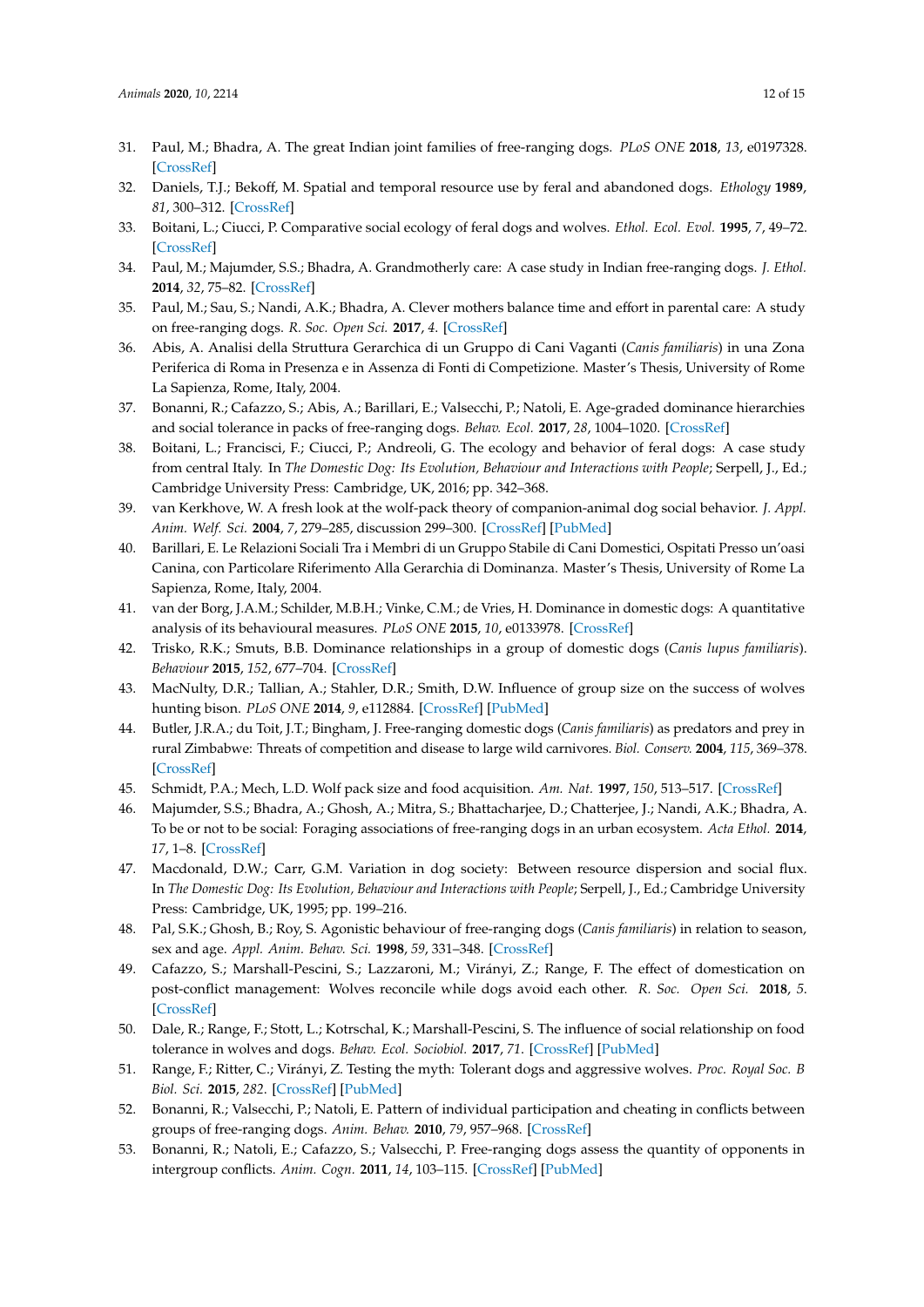- <span id="page-12-0"></span>54. Paul, M.; Sen Majumder, S.; Sau, S.; Nandi, A.K.; Bhadra, A. High early life mortality in free-ranging dogs is largely influenced by humans. *Sci. Rep.* **2016**, *6*. [\[CrossRef\]](http://dx.doi.org/10.1038/srep19641)
- <span id="page-12-1"></span>55. Kortekaas, K.; Kotrschal, K. Does socio-ecology drive differences in alertness between wolves and dogs when resting? *Behav. Process.* **2019**, *166*. [\[CrossRef\]](http://dx.doi.org/10.1016/j.beproc.2019.05.024)
- <span id="page-12-2"></span>56. Adams, G.J.; Johnson, K.G. Sleep-wake cycles and other night-time behaviours of the domestic dog *Canis familiaris*. *Appl. Anim. Behav. Sci.* **1993**, *36*, 233–248. [\[CrossRef\]](http://dx.doi.org/10.1016/0168-1591(93)90013-F)
- <span id="page-12-3"></span>57. Pulliam, H.R. On the advantages of flocking. *J. Theor. Biol.* **1973**, *38*, 419–422. [\[CrossRef\]](http://dx.doi.org/10.1016/0022-5193(73)90184-7)
- <span id="page-12-4"></span>58. Razmjou, S. Mental workload in heat: Toward a framework for analyses of stress states. *Aviat. Space Environ. Med.* **1996**, *67*, 530–538.
- <span id="page-12-5"></span>59. Oken, B.S.; Salinsky, M.C.; Elsas, S.M. Vigilance, alertness, or sustained attention: Physiological basis and measurement. *Clin. Neurophysiol.* **2006**, *117*, 1885–1901. [\[CrossRef\]](http://dx.doi.org/10.1016/j.clinph.2006.01.017)
- <span id="page-12-6"></span>60. Creel, S. Social dominance and stress hormones. *Trends Ecol. Evol.* **2001**, *16*, 491–497. [\[CrossRef\]](http://dx.doi.org/10.1016/S0169-5347(01)02227-3)
- <span id="page-12-7"></span>61. Künzl, C.; Sachser, N. The behavioral endocrinology of domestication: A comparison between the domestic guinea pig (*Cavia aperea* f. *porcellus*) and its wild ancestor, the cavy (*Cavia aperea*). *Horm. Behav.* **1999**, *35*, 28–37. [\[CrossRef\]](http://dx.doi.org/10.1006/hbeh.1998.1493)
- <span id="page-12-8"></span>62. Porges, S.W. Cardiac vagal tone: A physiological index of stress. *Neurosci. Biobehav. Rev.* **1995**, *19*, 225–233. [\[CrossRef\]](http://dx.doi.org/10.1016/0149-7634(94)00066-A)
- <span id="page-12-9"></span>63. Tobaldini, E.; Nobili, L.; Strada, S.; Casali, K.R.; Braghiroli, A.; Montano, N. Heart rate variability in normal and pathological sleep. *Front. Physiol.* **2013**, *4*. [\[CrossRef\]](http://dx.doi.org/10.3389/fphys.2013.00294) [\[PubMed\]](http://www.ncbi.nlm.nih.gov/pubmed/24137133)
- <span id="page-12-10"></span>64. Cabiddu, R.; Cerutti, S.; Viardot, G.; Werner, S.; Bianchi, A.M. Modulation of the sympatho-vagal balance during sleep: Frequency domain study of heart rate variability and respiration. *Front. Physiol.* **2012**, *3*. [\[CrossRef\]](http://dx.doi.org/10.3389/fphys.2012.00045)
- 65. Chouchou, F.; Desseilles, M. Heart rate variability: A tool to explore the sleeping brain? *Front. Neurosci.* **2014**, *8*. [\[CrossRef\]](http://dx.doi.org/10.3389/fnins.2014.00402)
- <span id="page-12-11"></span>66. Viola, A.U.; Tobaldini, E.; Chellappa, S.L.; Casali, K.R.; Porta, A.; Montano, N. Short-term complexity of cardiac autonomic control during sleep: REM as a potential risk factor for cardiovascular system in aging. *PLoS ONE* **2011**, *6*. [\[CrossRef\]](http://dx.doi.org/10.1371/journal.pone.0019002)
- 67. Koella, W.P. A modern neurobiological concept of vigilance. *Experientia* **1982**, *38*, 1426–1437. [\[CrossRef\]](http://dx.doi.org/10.1007/BF01955754)
- <span id="page-12-13"></span><span id="page-12-12"></span>68. Siegel, J.M. Sleep viewed as a state of adaptive inactivity. *Nat. Rev. Neurosci.* **2009**, *10*, 747–753. [\[CrossRef\]](http://dx.doi.org/10.1038/nrn2697)
- 69. Gauthier-Clerc, M.; Tamisier, A.; Cezilly, F. Sleep-vigilance trade-off in Green-winged Teals (*Anas crecca crecca*). *Can. J. Zool.* **1998**, *76*, 2214–2218. [\[CrossRef\]](http://dx.doi.org/10.1139/z98-166)
- <span id="page-12-14"></span>70. Wang, M.Y.; Ruckstuhl, K.E.; Xu, W.X.; Blank, D.; Yang, W.K. Human activity dampens the benefits of group size on vigilance in khulan (*Equus hemionus*) in Western China. *PLoS ONE* **2016**, *11*, e0146725. [\[CrossRef\]](http://dx.doi.org/10.1371/journal.pone.0146725) [\[PubMed\]](http://www.ncbi.nlm.nih.gov/pubmed/26756993)
- <span id="page-12-15"></span>71. Varga, B.; Gergely, A.; Galambos, Á.; Kis, A. Heart rate and heart rate variability during sleep in family dogs (*Canis familiaris*). Moderate effect of pre-sleep emotions. *Animals* **2018**, *8*, 107. [\[CrossRef\]](http://dx.doi.org/10.3390/ani8070107) [\[PubMed\]](http://www.ncbi.nlm.nih.gov/pubmed/30004461)
- <span id="page-12-16"></span>72. Bálint, A.; Eleőd, H.; Körmendi, J.; Bódizs, R.; Reicher, V.; Gácsi, M. Potential Physiological Parameters to Indicate Inner States in Dogs: The analysis of ECG, and respiratory signal during different sleep phases. *Front. Behav. Neurosci.* **2019**, *13*. [\[CrossRef\]](http://dx.doi.org/10.3389/fnbeh.2019.00207) [\[PubMed\]](http://www.ncbi.nlm.nih.gov/pubmed/31607871)
- <span id="page-12-17"></span>73. Hamlin, R.; Smith, C.; Smetzer, D. Sinus arrhythmia in the dog. *Am. J. Physiol.* **1966**, *210*, 321–328. [\[CrossRef\]](http://dx.doi.org/10.1152/ajplegacy.1966.210.2.321) [\[PubMed\]](http://www.ncbi.nlm.nih.gov/pubmed/5901470)
- <span id="page-12-18"></span>74. Jonckheer-Sheehy, V.S.M.; Vinke, C.M.; Ortolani, A. Validation of a Polar® human heart rate monitor for measuring heart rate and heart rate variability in adult dogs under stationary conditions. *J. Vet. Behav.* **2012**, *7*, 205–212. [\[CrossRef\]](http://dx.doi.org/10.1016/j.jveb.2011.10.006)
- <span id="page-12-19"></span>75. Brucks, D.; Essler, J.L.; Marshall-Pescini, S.; Range, F. Inequity aversion negatively affects tolerance and contact-seeking behaviours towards partner and experimenter. *PLoS ONE* **2016**, *11*. [\[CrossRef\]](http://dx.doi.org/10.1371/journal.pone.0153799)
- 76. D'Aniello, B.; Semin, G.R.; Alterisio, A.; Aria, M.; Scandurra, A. Interspecies transmission of emotional information via chemosignals: From humans to dogs (*Canis lupus familiaris*). *Anim. Cogn.* **2018**, *21*, 67–78. [\[CrossRef\]](http://dx.doi.org/10.1007/s10071-017-1139-x)
- 77. Romero, T.; Konno, A.; Hasegawa, T. Familiarity bias and physiological responses in contagious yawning by dogs support link to empathy. *PLoS ONE* **2013**, *8*. [\[CrossRef\]](http://dx.doi.org/10.1371/journal.pone.0071365)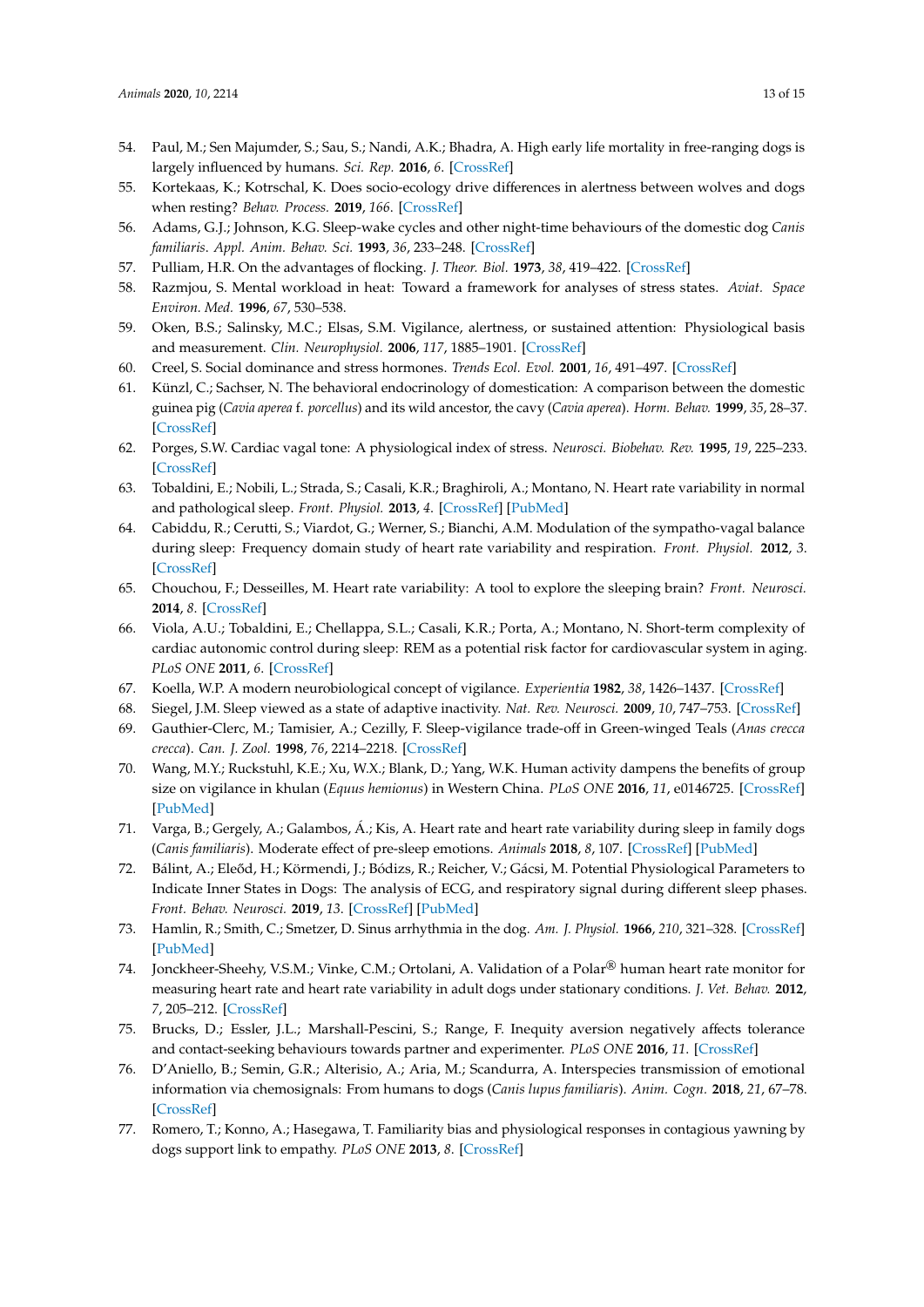- 78. Travain, T.; Colombo, E.S.; Grandi, L.C.; Heinzl, E.; Pelosi, A.; Prato Previde, E.; Valsecchi, P. How good is this food? A study on dogs' emotional responses to a potentially pleasant event using infrared thermography. *Physiol. Behav.* **2016**, *159*, 80–87. [\[CrossRef\]](http://dx.doi.org/10.1016/j.physbeh.2016.03.019) [\[PubMed\]](http://www.ncbi.nlm.nih.gov/pubmed/26996276)
- <span id="page-13-0"></span>79. Wormald, D.; Lawrence, A.J.; Carter, G.; Fisher, A.D. Reduced heart rate variability in pet dogs affected by anxiety-related behaviour problems. *Physiol. Behav.* **2017**, *168*, 122–127. [\[CrossRef\]](http://dx.doi.org/10.1016/j.physbeh.2016.11.003) [\[PubMed\]](http://www.ncbi.nlm.nih.gov/pubmed/27838312)
- <span id="page-13-1"></span>80. Essner, A.; Sjöström, R.; Ahlgren, E.; Lindmark, B. Validity and reliability of Polar® RS800CX heart rate monitor, measuring heart rate in dogs during standing position and at trot on a treadmill. *Physiol. Behav.* **2013**, *114–115*, 1–5. [\[CrossRef\]](http://dx.doi.org/10.1016/j.physbeh.2013.03.002) [\[PubMed\]](http://www.ncbi.nlm.nih.gov/pubmed/23499770)
- <span id="page-13-2"></span>81. Essner, A.; Sjöström, R.; Ahlgren, E.; Gustås, P.; Edge-Hughes, L.; Zetterberg, L.; Hellström, K. Comparison of Polar® RS800CX heart rate monitor and electrocardiogram for measuring inter-beat intervals in healthy dogs. *Physiol. Behav.* **2015**, *138*, 247–253. [\[CrossRef\]](http://dx.doi.org/10.1016/j.physbeh.2014.10.034) [\[PubMed\]](http://www.ncbi.nlm.nih.gov/pubmed/25446208)
- <span id="page-13-3"></span>82. von Borell, E.; Langbein, J.; Després, G.; Hansen, S.; Leterrier, C.; Marchant-Forde, J.; Marchant-Forde, R.; Minero, M.; Mohr, E.; Prunier, A.; et al. Heart rate variability as a measure of autonomic regulation of cardiac activity for assessing stress and welfare in farm animals—A review. *Physiol. Behav.* **2007**, *92*, 293–316. [\[CrossRef\]](http://dx.doi.org/10.1016/j.physbeh.2007.01.007) [\[PubMed\]](http://www.ncbi.nlm.nih.gov/pubmed/17320122)
- <span id="page-13-4"></span>83. Wacker, K. Do Equally Raised Wolves and Dogs Differ in Their Circadian and Circannual Time Budgets and Their Response to Humans? Master's Thesis, Ludwig-Maximilian-Universität, München, Germany, 2020.
- <span id="page-13-5"></span>84. Cobb, M.L.; Iskandarani, K.; Chinchilli, V.M.; Dreschel, N.A. A systematic review and meta-analysis of salivary cortisol measurement in domestic canines. *Domest. Anim. Endocrinol.* **2016**, *57*, 31–42. [\[CrossRef\]](http://dx.doi.org/10.1016/j.domaniend.2016.04.003) [\[PubMed\]](http://www.ncbi.nlm.nih.gov/pubmed/27315597)
- <span id="page-13-6"></span>85. Sandri, M.; Colussi, A.; Perrotta, M.G.; Stefanon, B. Salivary cortisol concentration in healthy dogs is affected by size, sex, and housing context. *J. Vet. Behav.* **2015**, *10*, 302–306. [\[CrossRef\]](http://dx.doi.org/10.1016/j.jveb.2015.03.011)
- <span id="page-13-7"></span>86. Schöberl, I.; Kortekaas, K.; Schöberl, F.F.; Kotrschal, K. Algorithm-supported visual error correction (AVEC) of heart rate measurements in dogs, Canis lupus familiaris. *Behav. Res.* **2015**, *47*, 1356–1364. [\[CrossRef\]](http://dx.doi.org/10.3758/s13428-014-0546-z)
- <span id="page-13-8"></span>87. Baayen, R.H. *Analyzing Linguistic Data: A Practical Introduction to Statistics Using R.*; Cambridge University Press: Cambridge, UK, 2008; ISBN 978-0-521-70918-7.
- <span id="page-13-9"></span>88. Schielzeth, H. Simple means to improve the interpretability of regression coefficients: Interpretation of regression coefficients. *Methods Ecol. Evol.* **2010**, *1*, 103–113. [\[CrossRef\]](http://dx.doi.org/10.1111/j.2041-210X.2010.00012.x)
- <span id="page-13-10"></span>89. Barr, D.J.; Levy, R.; Scheepers, C.; Tily, H.J. Random effects structure for confirmatory hypothesis testing: Keep it maximal. *J. Mem. Lang.* **2013**, *68*, 255–278. [\[CrossRef\]](http://dx.doi.org/10.1016/j.jml.2012.11.001)
- <span id="page-13-11"></span>90. Schielzeth, H.; Forstmeier, W. Conclusions beyond support: Overconfident estimates in mixed models. *Behav. Ecol.* **2009**, *20*, 416–420. [\[CrossRef\]](http://dx.doi.org/10.1093/beheco/arn145)
- <span id="page-13-12"></span>91. Matuschek, H.; Kliegl, R.; Vasishth, S.; Baayen, H.; Bates, D. Balancing Type I error and power in linear mixed models. *J. Mem. Lang.* **2017**, *94*, 305–315. [\[CrossRef\]](http://dx.doi.org/10.1016/j.jml.2017.01.001)
- <span id="page-13-13"></span>92. Fox, J.; Weisberg, S. *An R Companion to Applied Regression*, 2nd ed.; Sage Publications, Inc.: Thousand Oaks, CA, USA, 2011; ISBN 978-1-4129-7514-8.
- <span id="page-13-14"></span>93. Field, A. *Discovering Statistics Using SPSS*, 2nd ed.; Sage Publications, Inc.: London, UK, 2005; ISBN 978-0-7619-4452-2.
- <span id="page-13-15"></span>94. Quinn, G.P.; Keough, M.J. *Experimental Design and Data Analysis for Biologists*, 1st ed.; Cambridge University Press: Cambridge, UK, 2002.
- <span id="page-13-16"></span>95. Nieuwenhuis, R.; te Grotenhuis, H.F.; Pelzer, B.J. influence.ME: Tools for detecting influential data in mixed effects models. *R J.* **2012**, *4*, 38–47. [\[CrossRef\]](http://dx.doi.org/10.32614/RJ-2012-011)
- <span id="page-13-17"></span>96. Dobson, A.J. *An Introduction to Generalized Linear Models*; Chapman & Hall/CRC: Boca Raton, FL, USA, 2002; ISBN 978-1-58488-165-0.
- <span id="page-13-18"></span>97. Forstmeier, W.; Schielzeth, H. Cryptic multiple hypotheses testing in linear models: Overestimated effect sizes and the winner's curse. *Behav. Ecol. Sociobiol.* **2011**, *65*, 47–55. [\[CrossRef\]](http://dx.doi.org/10.1007/s00265-010-1038-5) [\[PubMed\]](http://www.ncbi.nlm.nih.gov/pubmed/21297852)
- <span id="page-13-19"></span>98. R Core Team. *R: A Language and Environment for Statistical Computing*; R Foundation for Statistical Computing: Vienna, Austria, 2019. Available online: <www.R-project.org> (accessed on 11 October 2019).
- <span id="page-13-20"></span>99. Bates, D.; Mächler, M.; Bolker, B.; Walker, S. Fitting linear mixed-effects models using lme4. *J. Stat. Softw.* **2015**, *67*, 1–48. [\[CrossRef\]](http://dx.doi.org/10.18637/jss.v067.i01)
- <span id="page-13-21"></span>100. Lima, S.L.; Rattenborg, N.C.; Lesku, J.A.; Amlaner, C.J. Sleeping under the risk of predation. *Anim. Behav.* **2005**, *70*, 723–736. [\[CrossRef\]](http://dx.doi.org/10.1016/j.anbehav.2005.01.008)